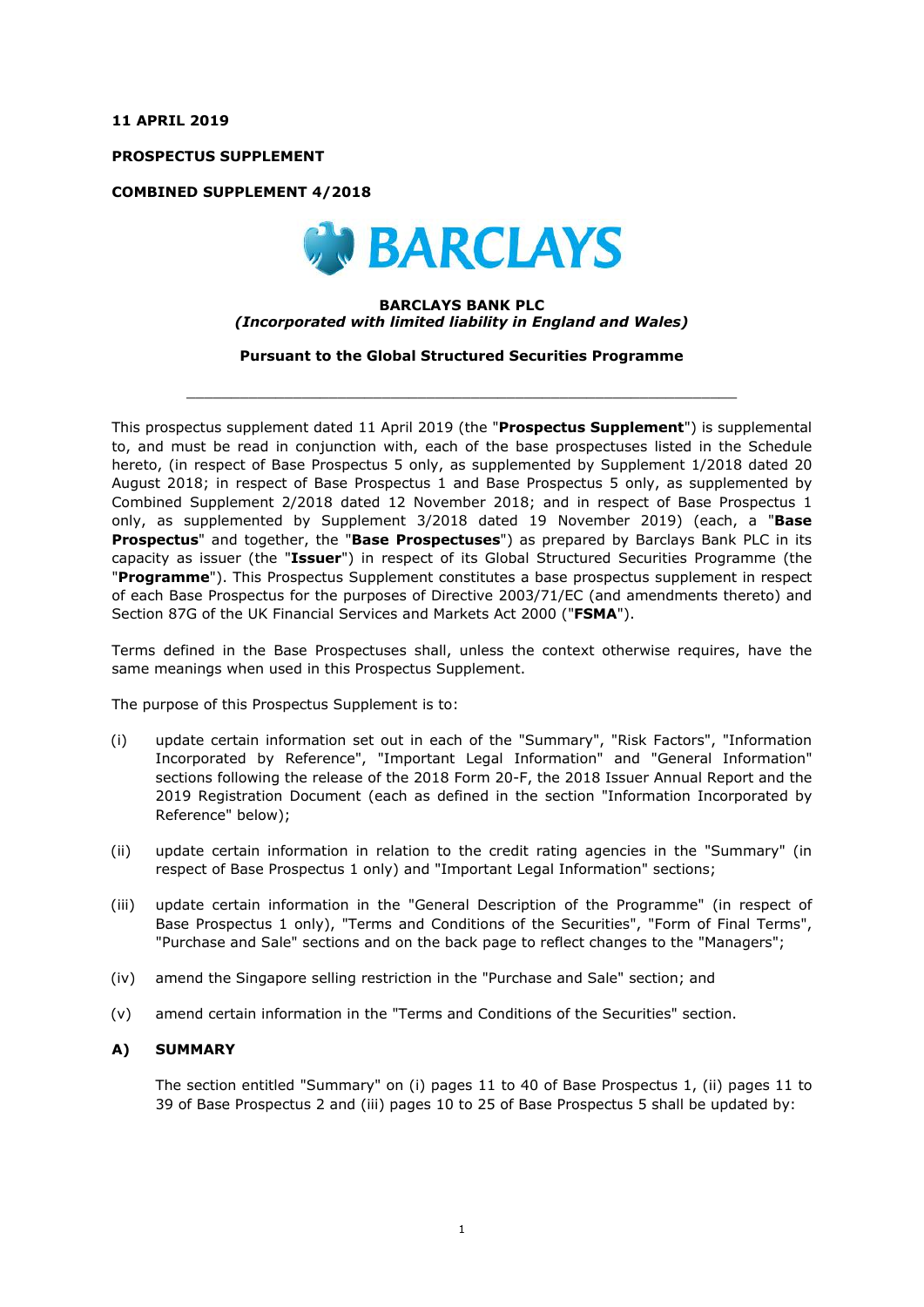(i) in respect of each Base Prospectus, deleting the information currently appearing in Element B.4b in its entirety and replacing it with the following:

| "B.4b | Known trends      | The business and earnings of the Issuer and its                                               |
|-------|-------------------|-----------------------------------------------------------------------------------------------|
|       | affecting the     | subsidiary undertakings (together, the<br>"Bank                                               |
|       | <b>Issuer and</b> | Group" or "Barclays") can be affected by the fiscal                                           |
|       | industries in     | or other policies and other actions of various                                                |
|       | which the Issuer  | governmental and regulatory authorities in the UK,                                            |
|       | operates          | EU, US and elsewhere, which are all subject to                                                |
|       |                   | change, as a result, regulatory risk will remain a                                            |
|       |                   | focus. A more intensive regulatory approach and                                               |
|       |                   | enhanced requirements together with the uncertainty                                           |
|       |                   | (particularly in light of the UK's withdrawal from the                                        |
|       |                   | EU) and potential lack of international regulatory co-                                        |
|       |                   | ordination as enhanced supervisory standards are                                              |
|       |                   | developed and implemented may adversely affect the                                            |
|       |                   | Bank Group's business, capital and risk management                                            |
|       |                   | strategies and/or may result in the Bank Group                                                |
|       |                   | deciding to modify its legal entity, capital and funding                                      |
|       |                   | structures and business mix, or to exit certain                                               |
|       |                   | business activities altogether or not to expand in                                            |
|       |                   | areas despite otherwise attractive potential.                                                 |
|       |                   | Following the transfer of the assets and liabilities of                                       |
|       |                   | the Barclays UK division from the Bank Group to                                               |
|       |                   | UK PLC<br><b>Barclays</b><br>Bank<br>and<br>its<br>subsidiary                                 |
|       |                   | undertakings (together, the "Barclays Bank UK                                                 |
|       |                   | Group"), the Bank Group becomes less diversified                                              |
|       |                   | than it used to be. The Bank Group no longer has                                              |
|       |                   | recourse to the assets of the Barclays Bank UK                                                |
|       |                   | Group. Further, relative to its parent group, the Bank                                        |
|       |                   | Group is more focused on businesses outside the UK,                                           |
|       |                   | on wholesale<br>more focused<br>businesses,<br>more                                           |
|       |                   | dependent on wholesale funding<br>sources<br>and                                              |
|       |                   | potentially subject to different regulatory obligations.                                      |
|       |                   | There are several other significant pieces of                                                 |
|       |                   | legislation and areas of focus which will require                                             |
|       |                   | significant management attention, cost and resource,                                          |
|       |                   | including:                                                                                    |
|       |                   |                                                                                               |
|       |                   | Changes in prudential requirements, including<br>the risk reduction measures package recently |
|       |                   | adopted in the EU to amend the Capital                                                        |
|       |                   | Requirements Directive (CRD IV) and the Bank                                                  |
|       |                   | Recovery and Resolution Directive (BRRD) which                                                |
|       |                   | may impact minimum requirements for own                                                       |
|       |                   | funds and eligible liabilities (MREL), leverage,                                              |
|       |                   | liquidity or funding requirements, applicable                                                 |
|       |                   | buffers and/or<br>add-ons to such minimum                                                     |
|       |                   | requirements<br>and<br>risk<br>weighted<br>assets                                             |
|       |                   | calculation methodologies all as may be set by                                                |
|       |                   | international, EU or national authorities.                                                    |
|       |                   | The derivatives market has been the subject of                                                |
|       |                   | particular focus for regulators in recent years                                               |
|       |                   | across the G20 countries and beyond, with                                                     |
|       |                   | regulations<br>introduced<br>which<br>require<br>the                                          |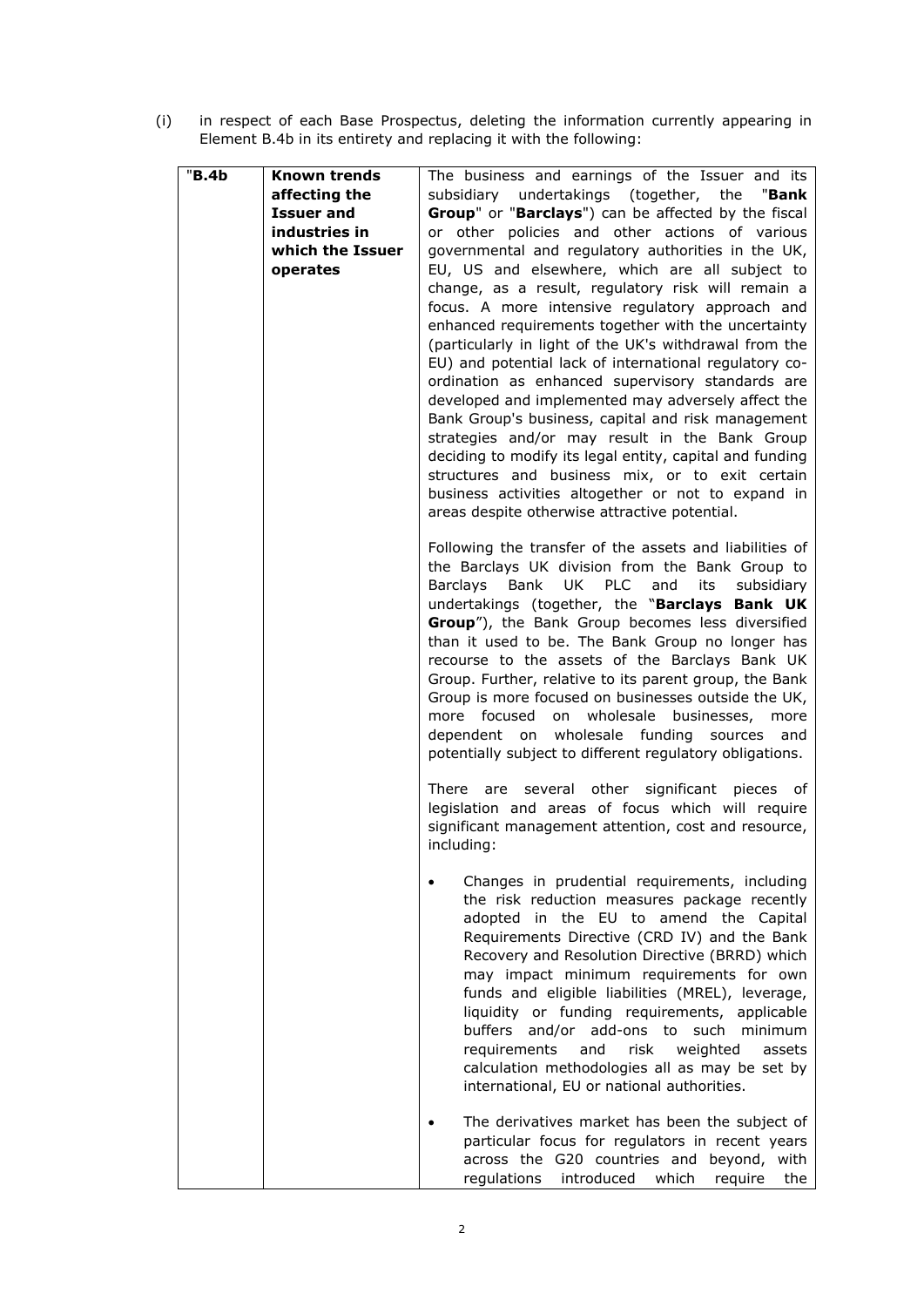|  |  | reporting and clearing of standardised over the<br>counter ("OTC") derivatives and the mandatory<br>margining of non-cleared OTC derivatives. Other<br>regulations applicable to swap dealers, including<br>those promulgated by the US Commodity<br>Futures Trading Commission, have imposed<br>significant costs on the Bank Group's derivatives<br>business.                                                                                                                                                                                                                                                                                                                                                         |
|--|--|-------------------------------------------------------------------------------------------------------------------------------------------------------------------------------------------------------------------------------------------------------------------------------------------------------------------------------------------------------------------------------------------------------------------------------------------------------------------------------------------------------------------------------------------------------------------------------------------------------------------------------------------------------------------------------------------------------------------------|
|  |  | The recast Markets in Financial Instruments<br>Directive in Europe (MiFID II), which came into<br>force in January 2018, has fundamentally<br>changed the European regulatory framework<br>entailing significant operational changes for<br>market participants in a wide range of financial<br>instruments as well as changes in market<br>structures and practices.                                                                                                                                                                                                                                                                                                                                                   |
|  |  | By virtue of the EU Benchmarks Regulation,<br>after 1 January 2020, certain Bank Group<br>entities will not be permitted to use benchmarks<br>unless the relevant administrator is authorised,<br>registered or qualifies under a third party<br>regime.<br>This<br>may<br>necessitate<br>adapting<br>processes and systems to transition to new<br>alternative benchmarks, which would be a very<br>time consuming and costly process.                                                                                                                                                                                                                                                                                 |
|  |  | Separately, the transition to risk-free rates as<br>part of a wider benchmark reform is also<br>expected to be impactful to the Bank Group in<br>respect of the timing of the development of a<br>robust risk free rate market, an unfavourable<br>market reaction and/or inconsistencies in the<br>adoption of products using the new risk free<br>rates, and also in respect of the costs and<br>uncertainties involved in managing<br>and/or<br>changing historical products to reference risk<br>result<br>of the<br>free<br>rates<br>as<br>a<br>proposed<br>discontinuation of certain existing benchmarks.                                                                                                        |
|  |  | The Bank Group and certain of its members are<br>subject to supervisory stress testing exercises in<br>number of jurisdictions.<br>These exercises<br>a<br>currently include the programmes of the Bank of<br>England, the European Banking Authority, the<br>Federal Deposit Insurance Corporation and the<br>Failure<br>Federal<br>Reserve<br>Board.<br>to<br>meet<br>requirements of regulatory stress tests, or the<br>failure by regulators to approve the stress test<br>results and capital plans of the Bank Group,<br>could result in the Bank Group being required to<br>position, limit<br>enhance<br>capital<br>capital<br>its<br>distributions or position additional capital in<br>specific subsidiaries. |
|  |  | The<br>introduction<br>and<br>implementation<br>of<br>Payments Service Directive 2 ("PSD2") with                                                                                                                                                                                                                                                                                                                                                                                                                                                                                                                                                                                                                        |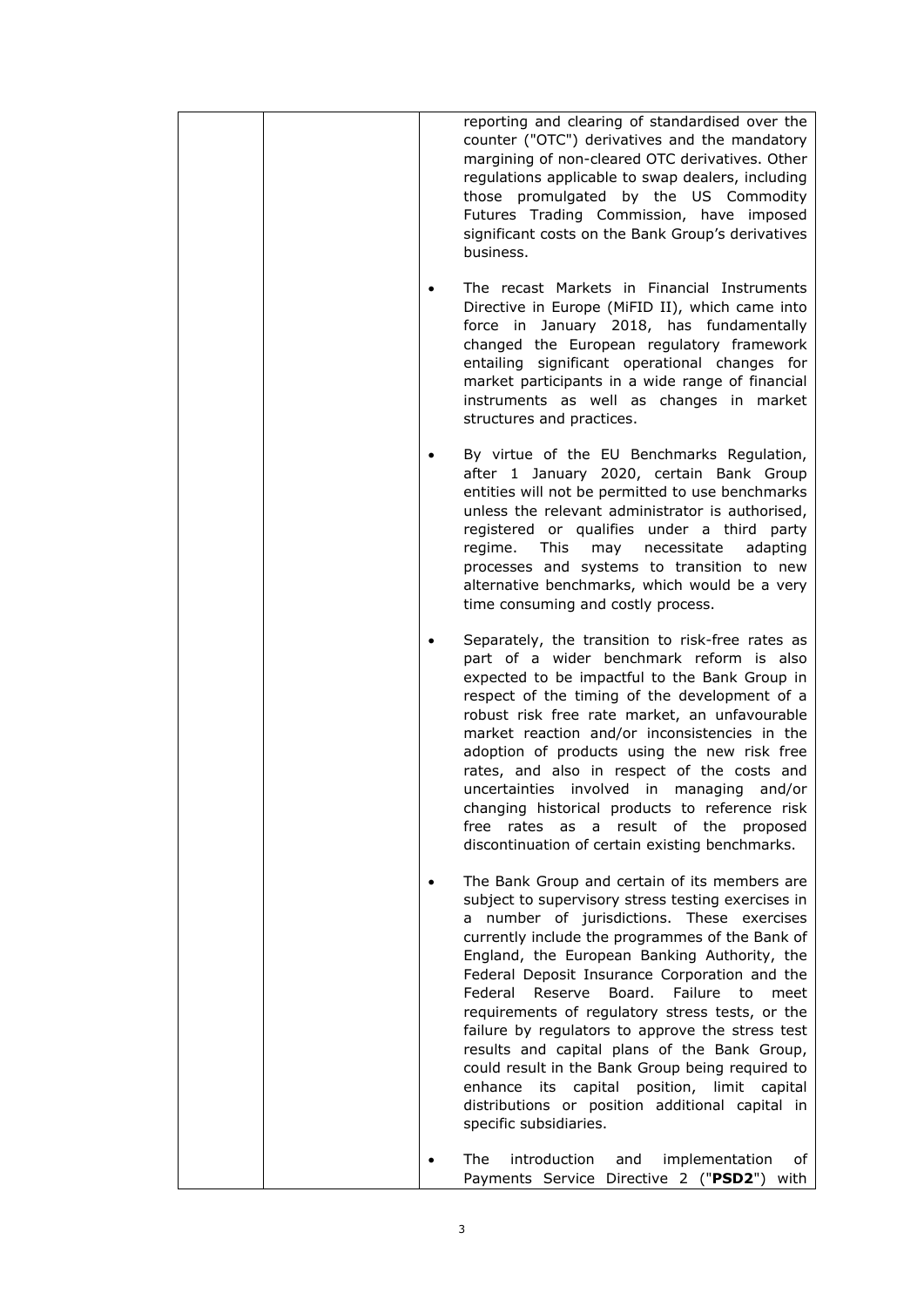| delivery across 2019 provides third parties and  |
|--------------------------------------------------|
|                                                  |
| banks with opportunities to change and enhance   |
| the relationship between a customer and their    |
| PSD2 will also introduce<br>bank.<br>new         |
| requirements to the authentication process for a |
| number of actions customers take, including      |
| ecommerce transactions. A failure to comply      |
| with PSD2 could expose the Bank Group to         |
| regulatory sanction. The<br>changes<br>to to     |
| authentication may change the<br>fraud           |
| environment across the industry as providers     |
| implement different approaches to comply."       |
|                                                  |

(ii) in respect of each Base Prospectus, deleting the information currently appearing in Element B.12 in its entirety and replacing it with the following

| "B.12"<br><b>Selected key</b><br>financial<br>change and<br>significant<br>change<br><b>statements</b> | information; no<br>material adverse | on the Bank Group's audited financial<br>Based<br>information for the year ended 31 December 2018,<br>the Bank Group had total assets of £877,700 million<br>(2017: £1,129,343 million), total net loans and<br>advances of £136,959 million (2017: £324,590<br>million), total deposits of £199,337 million (2017:<br>£399,189 million), and total equity of £47,711 million<br>(2017: £65,734 million) (including non-controlling<br>interests of £2 million (2017: £1 million)). The profit<br>before tax of the Bank Group for the year ended 31 |
|--------------------------------------------------------------------------------------------------------|-------------------------------------|------------------------------------------------------------------------------------------------------------------------------------------------------------------------------------------------------------------------------------------------------------------------------------------------------------------------------------------------------------------------------------------------------------------------------------------------------------------------------------------------------------------------------------------------------|
|                                                                                                        |                                     | million) after credit impairment charges and other<br>provisions of £643 million (2017: £1,553 million).<br>The financial information in this paragraph is<br>extracted from the audited consolidated financial<br>statements of the Issuer for the year ended 31<br>December 2018.<br>Not applicable: There has been no significant change<br>in the financial or trading position of the Bank Group<br>since 31 December 2018.<br>There has been no material adverse change in the<br>prospects of the Issuer since 31 December 2018."             |

(iii) in respect of each Base Prospectus, deleting the information currently appearing in Element B.15 and replacing it with the following:

| "B.15" | <b>Description of</b> | The Bank Group is a transatlantic consumer and     |
|--------|-----------------------|----------------------------------------------------|
|        | the Issuer's          | wholesale bank with global reach offering products |
|        | principal             | and services across personal, corporate and        |
|        | activities            | investment banking, credit cards and wealth        |
|        |                       | management anchored in the Bank Group's two        |
|        |                       | home markets of the UK and the US.                 |
|        |                       |                                                    |
|        |                       | The Issuer and the Bank Group offer products and   |
|        |                       | services designed for the Bank Group's larger      |
|        |                       | corporate, wholesale and international banking     |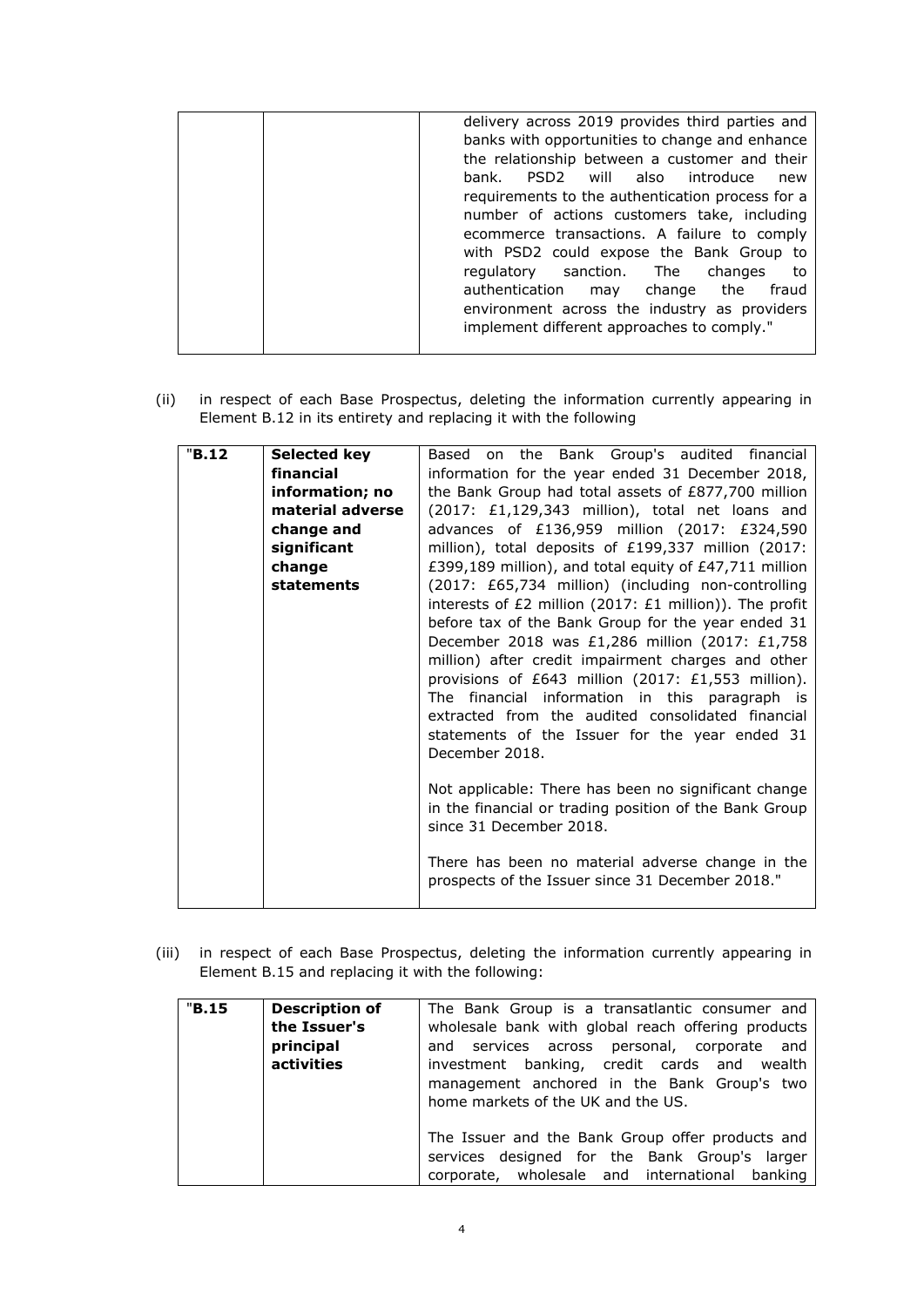|  | . ເວ. |
|--|-------|
|  |       |

(iv) in respect of Base Prospectus 1 only, deleting the information currently appearing in Element B.17 in its entirety and replacing it with the following:

| <b>B.17</b> | <b>Credit ratings</b><br>assigned to the<br>Issuer or its debt<br>securities | The short term unsecured obligations of the Issuer<br>are rated A 1 by Standard & Poor's Credit Market<br>Services Europe Limited, P 1 by Moody's Investors<br>Service Ltd. and F1 by Fitch Ratings Limited and the<br>long term unsecured unsubordinated obligations of<br>the Issuer are rated A by Standard & Poor's Credit<br>Market Services Europe Limited, A2 by Moody's<br>Investors Service Ltd. and A+ by Fitch Ratings<br>Limited. A specific issue of Securities may be rated or<br>unrated. |
|-------------|------------------------------------------------------------------------------|----------------------------------------------------------------------------------------------------------------------------------------------------------------------------------------------------------------------------------------------------------------------------------------------------------------------------------------------------------------------------------------------------------------------------------------------------------------------------------------------------------|
|             |                                                                              | <b>Ratings:</b> This issue of Securities will [not be<br>rated][be rated as [ <sup>●</sup> ] by [Fitch Ratings Limited]<br>[Moody's Investors Service Ltd.] [Standard & Poor's<br>Credit Market Services Europe Limited]]."                                                                                                                                                                                                                                                                              |

(v) in respect of each Base Prospectus, deleting the information currently appearing in Element D.2 in its entirety and replacing it with the following:

| "D.2" | <b>Key information</b> | The risks described below are material existing and   |
|-------|------------------------|-------------------------------------------------------|
|       | on the key risks       | emerging risks which senior management<br>has         |
|       | that are specific      | identified with respect to the Bank Group.            |
|       | to the Issuer          |                                                       |
|       |                        |                                                       |
|       |                        | (i)<br>Material existing and emerging<br>risks        |
|       |                        | potentially impacting more than<br>one                |
|       |                        | principal risk                                        |
|       |                        |                                                       |
|       |                        | Business conditions, general economy<br>and           |
|       |                        |                                                       |
|       |                        | geopolitical issues                                   |
|       |                        |                                                       |
|       |                        | The Bank Group's business mix spreads across          |
|       |                        | multiple geographies and client types. The breadth of |
|       |                        | these operations means that deterioration in the      |
|       |                        | economic environment, or an increase in political     |
|       |                        | instability in countries where the Bank Group is      |
|       |                        | active, or in any systemically important economy,     |
|       |                        |                                                       |
|       |                        | could adversely affect the Bank Group's operating     |
|       |                        | performance, financial condition and prospects.       |
|       |                        |                                                       |
|       |                        | Process of UK withdrawal from the European            |
|       |                        | Union                                                 |
|       |                        |                                                       |
|       |                        | The uncertainty around Brexit spanned the whole of    |
|       |                        | 2018, and intensified in the second half of the year. |
|       |                        | The full impact of the withdrawal may only be         |
|       |                        |                                                       |
|       |                        | realised in years to come, as the economy adjusts to  |
|       |                        | the new regime, but the Bank Group continues to       |
|       |                        | monitor the most relevant risks, including those that |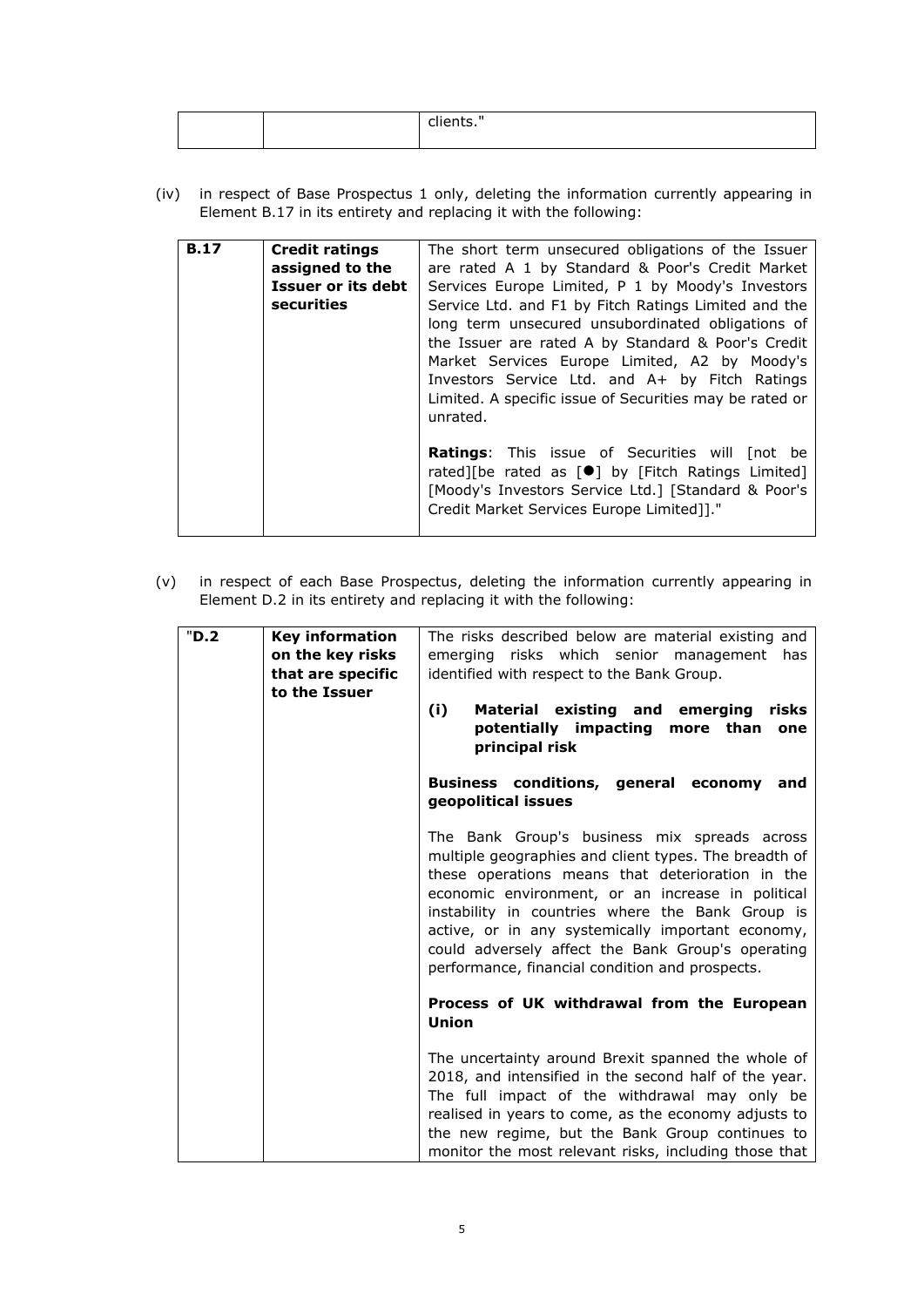| may have a more immediate impact, for its business:                                                                                                                                                                                                                                                                                                                                              |
|--------------------------------------------------------------------------------------------------------------------------------------------------------------------------------------------------------------------------------------------------------------------------------------------------------------------------------------------------------------------------------------------------|
| Market volatility, including in currencies and<br>interest rates, might increase which could have<br>an impact on the value of the Bank Group's<br>trading book positions.                                                                                                                                                                                                                       |
| Potential UK financial institutions credit spread<br>widening could lead to reduced investor appetite<br>for the Bank Group's debt securities; this could<br>negatively impact the cost of, and/or access to,<br>funding.                                                                                                                                                                        |
| A credit rating agency downgrade applied<br>directly to the Bank Group, or indirectly as a<br>result of a credit rating agency downgrade to<br>the UK Government, could significantly increase<br>the Bank Group's borrowing costs, credit<br>spreads and materially adversely affect the<br>Bank Group's interest margins and liquidity<br>position.                                            |
| Changes in the long-term outlook for UK<br>$\bullet$<br>interest rates may adversely affect pension<br>liabilities and the market value of investments<br>funding those liabilities;                                                                                                                                                                                                             |
| Increased risk of a UK recession with lower<br>$\bullet$<br>growth, higher unemployment and falling UK<br>house prices. This would negatively impact a<br>number of the Bank Group's portfolios.                                                                                                                                                                                                 |
| The implementation of trade and customs<br>$\bullet$<br>barriers between the UK and EU could lead to<br>delays and increased costs in the passage of<br>goods for corporate banking customers. This<br>could negatively impact the levels of customer<br>defaults and business volumes which may result<br>in an increase in the Bank Group's impairment<br>charges and a reduction in revenues. |
| Changes to current EU "Passporting" rights may<br>require further adjustment to the current model<br>for the Bank Group's cross-border banking<br>operation which could increase operational<br>complexity and/or costs.                                                                                                                                                                         |
| The ability to attract, or prevent the departure<br>of, qualified and skilled employees may be<br>impacted by the UK's and the EU's future<br>approach to the EU freedom of movement and<br>immigration from the EU countries and this may<br>impact the Bank's access to the EU talent pool.                                                                                                    |
| The legal framework within which the Bank<br>Group operates could change and become more<br>uncertain if the UK takes steps to replace or<br>repeal certain laws currently in force, which are                                                                                                                                                                                                   |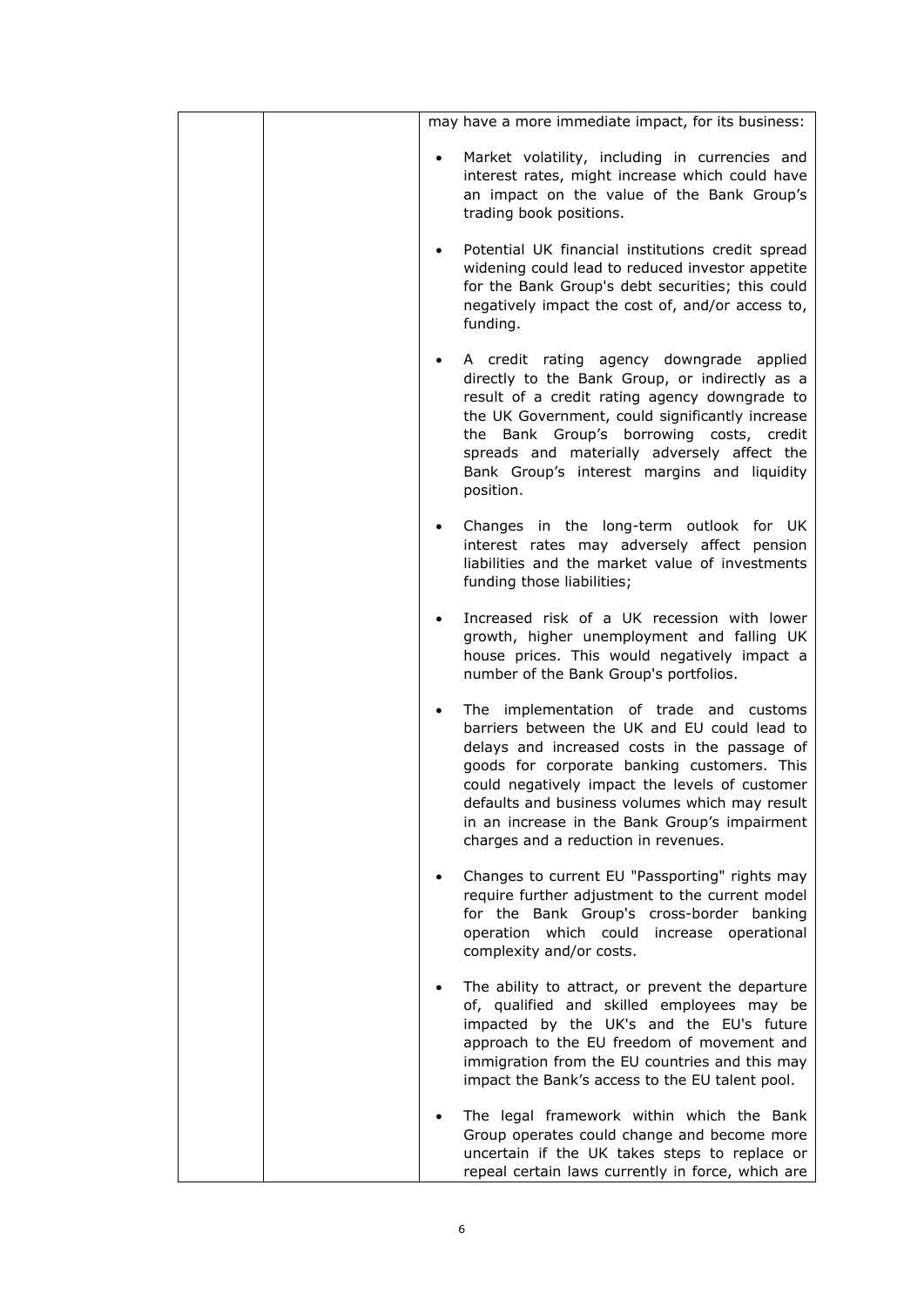|  | based on EU legislation and regulation following<br>its withdrawal from the EU.                                                                                                                                                                                                                                                                                                                                                                                                                                                                                                                                                                                                                                                                                                                                                                                                                                                                                                                                                                                                                                                      |
|--|--------------------------------------------------------------------------------------------------------------------------------------------------------------------------------------------------------------------------------------------------------------------------------------------------------------------------------------------------------------------------------------------------------------------------------------------------------------------------------------------------------------------------------------------------------------------------------------------------------------------------------------------------------------------------------------------------------------------------------------------------------------------------------------------------------------------------------------------------------------------------------------------------------------------------------------------------------------------------------------------------------------------------------------------------------------------------------------------------------------------------------------|
|  | Should the UK lose automatic qualification to be<br>part of Single Euro Payments Area there could<br>be a resultant impact on the efficiency of, and<br>access to, European payment systems. In<br>addition, loss of automatic qualification to the<br>European Economic Area (EEA) or access to<br>financial markets infrastructure could impact<br>service provision for clients, likely resulting in<br>reduced market share and revenue and<br>increased operating costs for the Bank Group.                                                                                                                                                                                                                                                                                                                                                                                                                                                                                                                                                                                                                                     |
|  | There are certain execution risks relating to the<br>transfer of<br>the<br>Bank<br>Group's European<br>businesses to Barclays Bank Ireland PLC.                                                                                                                                                                                                                                                                                                                                                                                                                                                                                                                                                                                                                                                                                                                                                                                                                                                                                                                                                                                      |
|  | Interest rate rises adversely impacting credit<br>conditions                                                                                                                                                                                                                                                                                                                                                                                                                                                                                                                                                                                                                                                                                                                                                                                                                                                                                                                                                                                                                                                                         |
|  | To the extent that central banks increase interest<br>rates particularly in the Bank Group's main markets,<br>in the UK and the US, there could be an impact on<br>consumer debt affordability<br>and<br>corporate<br>profitability. While interest rate rises could positively<br>impact the Bank Group's profitability, as retail and<br>corporate business income may increase due to<br>margin de-compression,<br>future<br>interest<br>rate<br>increases, if larger or<br>more<br>frequent<br>than<br>expectations, could cause stress in the loan portfolio<br>and underwriting activity of the Bank Group. Higher<br>credit losses driving an<br>increased<br>impairment<br>would<br>notably<br>allowance<br>most<br>impact<br>retail<br>unsecured portfolios and wholesale non- investment<br>grade lending. Changes in interest rates could also<br>have an adverse impact on the value of high quality<br>liquid assets which are part of the Bank Group<br>function's<br>Treasury<br>investment<br>activity.<br>Consequently, this could create more volatility than<br>expected through the Bank Group's FVOCI reserves. |
|  | Regulatory change agenda and impact on<br>business model                                                                                                                                                                                                                                                                                                                                                                                                                                                                                                                                                                                                                                                                                                                                                                                                                                                                                                                                                                                                                                                                             |
|  | The<br>Bank Group remains subject to<br>ongoing<br>significant levels of regulatory change and scrutiny in<br>many of the countries in which it operates (including,<br>in particular, the UK and the US). A more intensive<br>regulatory approach and enhanced requirements<br>together with the uncertainty (particularly in light of<br>the UK's withdrawal from the EU) and potential lack<br>of international regulatory co-ordination as enhanced<br>supervisory<br>standards<br>developed<br>are<br>and<br>implemented may adversely affect the Bank Group's<br>business, capital and risk management strategies<br>and/or may result in the Bank Group deciding to<br>modify its legal entity structure, capital and funding                                                                                                                                                                                                                                                                                                                                                                                                 |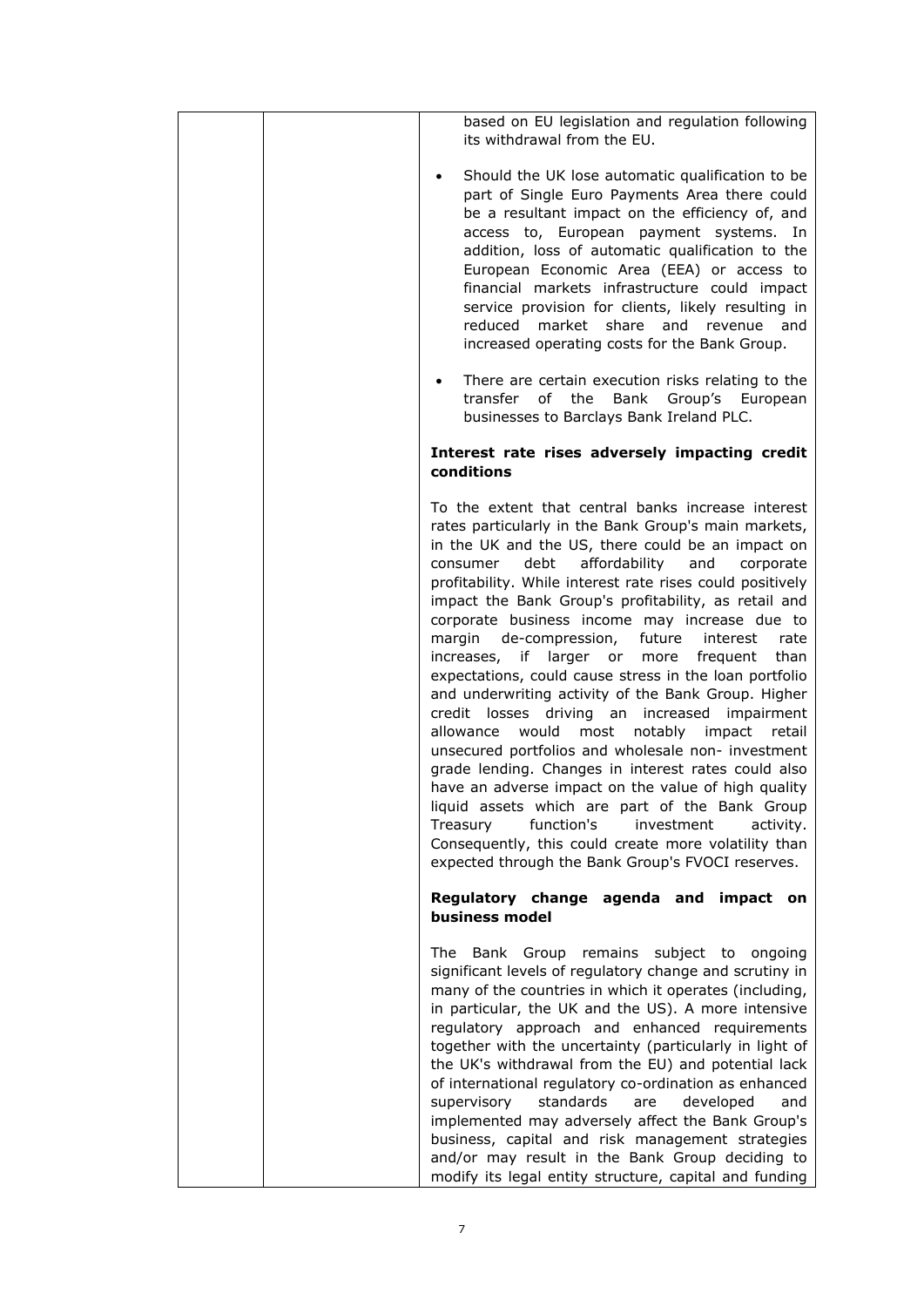| structures and business mix, or to exit certain<br>business activities altogether or not to expand in<br>areas despite otherwise attractive potential.                                                                                                                                                                                                                                                                                                                                                                                                                                                                             |
|------------------------------------------------------------------------------------------------------------------------------------------------------------------------------------------------------------------------------------------------------------------------------------------------------------------------------------------------------------------------------------------------------------------------------------------------------------------------------------------------------------------------------------------------------------------------------------------------------------------------------------|
| Material existing and emerging<br>(ii)<br>risks<br>impacting individual principal risks                                                                                                                                                                                                                                                                                                                                                                                                                                                                                                                                            |
| Credit risk:                                                                                                                                                                                                                                                                                                                                                                                                                                                                                                                                                                                                                       |
| 1. Impairment: The<br>introduction<br>of<br>the<br>impairment requirements of IFRS 9 Financial<br>Instruments, implemented on 1 January<br>2018, results in impairment loss allowances<br>that are recognised earlier, on a more<br>forward looking basis and on a broader scope<br>of financial instruments than has been the<br>case under IAS 39 and has had, and may<br>continue to have, a material impact on the<br>Bank Group's financial condition.                                                                                                                                                                        |
| 2. Specific sectors and concentrations: The<br>Bank Group is subject to risks arising from<br>changes in credit quality and recovery rate of<br>loans and advances due from borrowers and<br>counterparties in a specific portfolio. Any<br>deterioration in credit quality could lead to<br>lower recoverability and higher impairment<br>in a specific sector.                                                                                                                                                                                                                                                                   |
| 3. Environmental risk: The Bank Group is<br>exposed to credit risks arising from energy<br>and climate change. Indirect risks may be<br>incurred as a result of environmental issues<br>impacting the credit worthiness of the<br>borrower resulting in higher impairment.                                                                                                                                                                                                                                                                                                                                                         |
| <b>Market risk:</b> An uncertain outlook for the direction<br>of monetary policy, the US-China trade conflict,<br>slowing global growth and political concerns in the<br>US and Europe (including Brexit) are some of the<br>factors that could heighten market risks for the Bank<br>Group's portfolios.                                                                                                                                                                                                                                                                                                                          |
| In addition, the Bank Group's trading business is<br>generally exposed to a prolonged period of elevated<br>asset price volatility, particularly if it negatively<br>affects the depth of marketplace liquidity. Such a<br>scenario could impact the Bank Group's ability to<br>execute client trades and may also result in lower<br>client flow-driven income and/or market-based<br>losses on its existing portfolio of market risks. These<br>can include having to absorb higher hedging costs<br>from rebalancing risks that need to be managed<br>dynamically as market levels and their associated<br>volatilities change. |
| Treasury and capital risk: The Bank Group may<br>not be able to achieve its business plans due to: a)                                                                                                                                                                                                                                                                                                                                                                                                                                                                                                                              |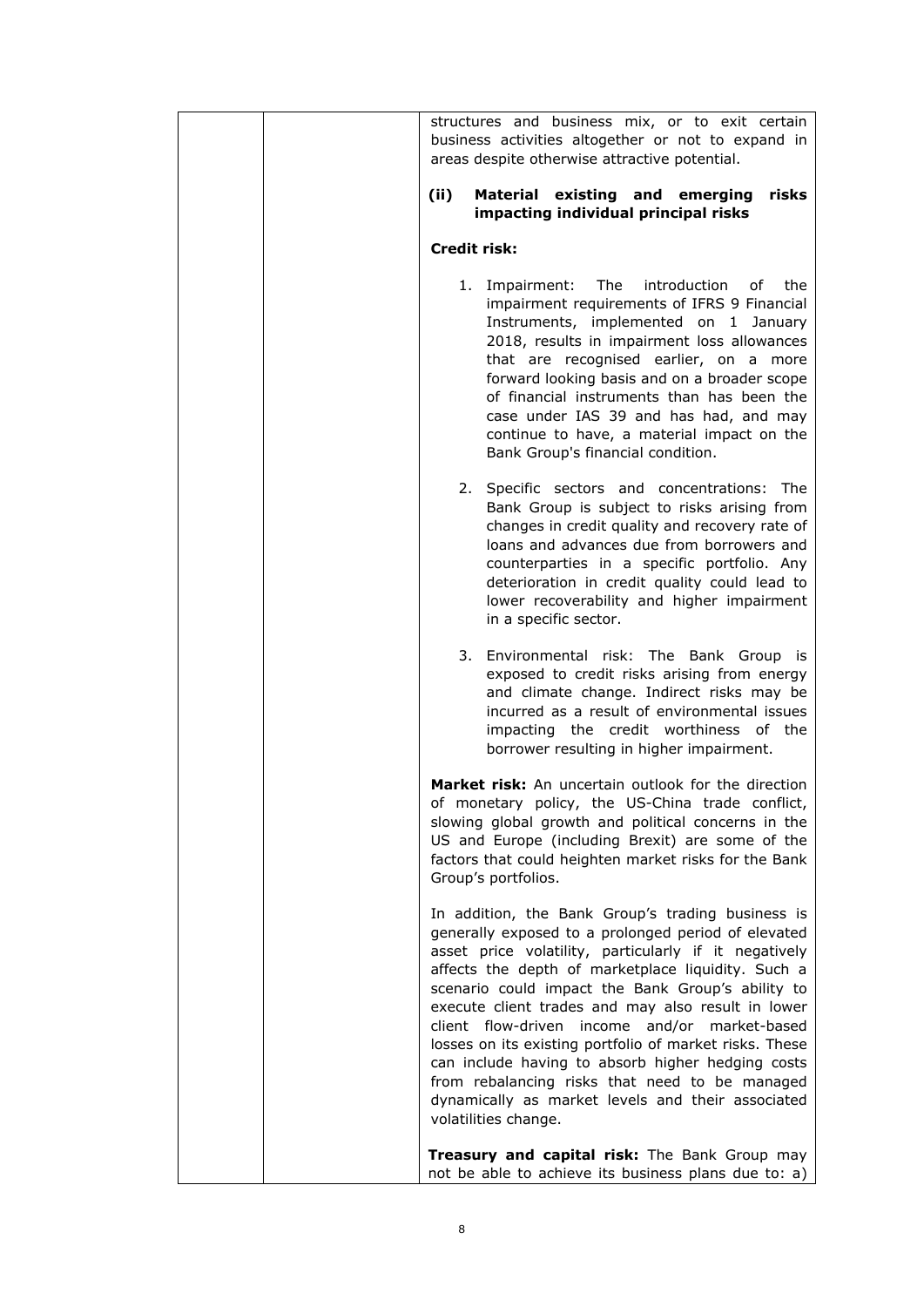| inability to maintain appropriate capital ratios; b)<br>inability to meet its obligations as they fall due; c)<br>rating agency downgrades; d) adverse changes in<br>foreign exchange rates on capital ratios; e) adverse<br>movements in the pension fund; f) non-traded<br>market risk/interest rate risk in the banking book.<br><b>Operational risk:</b>                                                                                                                                                                                                                                                                                                                                                                                                          |
|-----------------------------------------------------------------------------------------------------------------------------------------------------------------------------------------------------------------------------------------------------------------------------------------------------------------------------------------------------------------------------------------------------------------------------------------------------------------------------------------------------------------------------------------------------------------------------------------------------------------------------------------------------------------------------------------------------------------------------------------------------------------------|
| Cyber threat: The financial sector remains a<br>primary target for cyber criminals. There is an<br>increasing level of sophistication in both criminal<br>and nation state hacking for the purpose of<br>stealing<br>stealing,<br>money,<br>destroying<br>or<br>manipulating data, and/or disrupting operations.<br>Other events have a compounding impact on<br>services and customers. Failure to adequately<br>manage this threat could result in increased<br>fraud losses, inability to perform critical<br>economic functions, customer detriment,<br>potential regulatory censure or penalties, legal<br>liability, reduction in shareholder value and<br>reputational damage.                                                                                 |
| Fraud: Criminals continue to adapt their<br>techniques and are increasingly focused on<br>targeting customers and clients through ever<br>methods<br>of<br>sophisticated<br>social<br>more<br>engineering. External<br>data<br>breaches<br>also<br>provide criminals with the opportunity to exploit<br>the growing levels of compromised data. These<br>threats could lead to customer detriment, loss<br>business, regulatory censure,<br>of<br>missed<br>business opportunity and reputational damage.                                                                                                                                                                                                                                                             |
| Operational resilience: The loss of or disruption<br>to the Bank Group's business processing is a<br>material inherent risk theme within the Bank<br>Group and across the financial services industry,<br>whether arising through impacts on technology<br>real<br>estate<br>services,<br>systems,<br>personnel<br>availability or the support of major suppliers.<br>build resilience into<br>Failure to<br><b>business</b><br>processes or into the services of technology,<br>real estate or suppliers on which the Bank<br>Group business processes depend may result in<br>significant<br>customer<br>detriment,<br>costs<br>to<br>reimburse<br>losses<br>incurred<br>by<br>customers,<br>potential regulatory censure or penalties, and<br>reputational damage. |
| Supplier exposure: The Bank Group depends on<br>suppliers for the provision of many of its<br>services and the development of technology.<br>Failure to monitor and control the Bank Group's<br>suppliers could potentially lead<br>to<br>client<br>information or critical infrastructures not being<br>adequately protected or<br>available<br>when                                                                                                                                                                                                                                                                                                                                                                                                                 |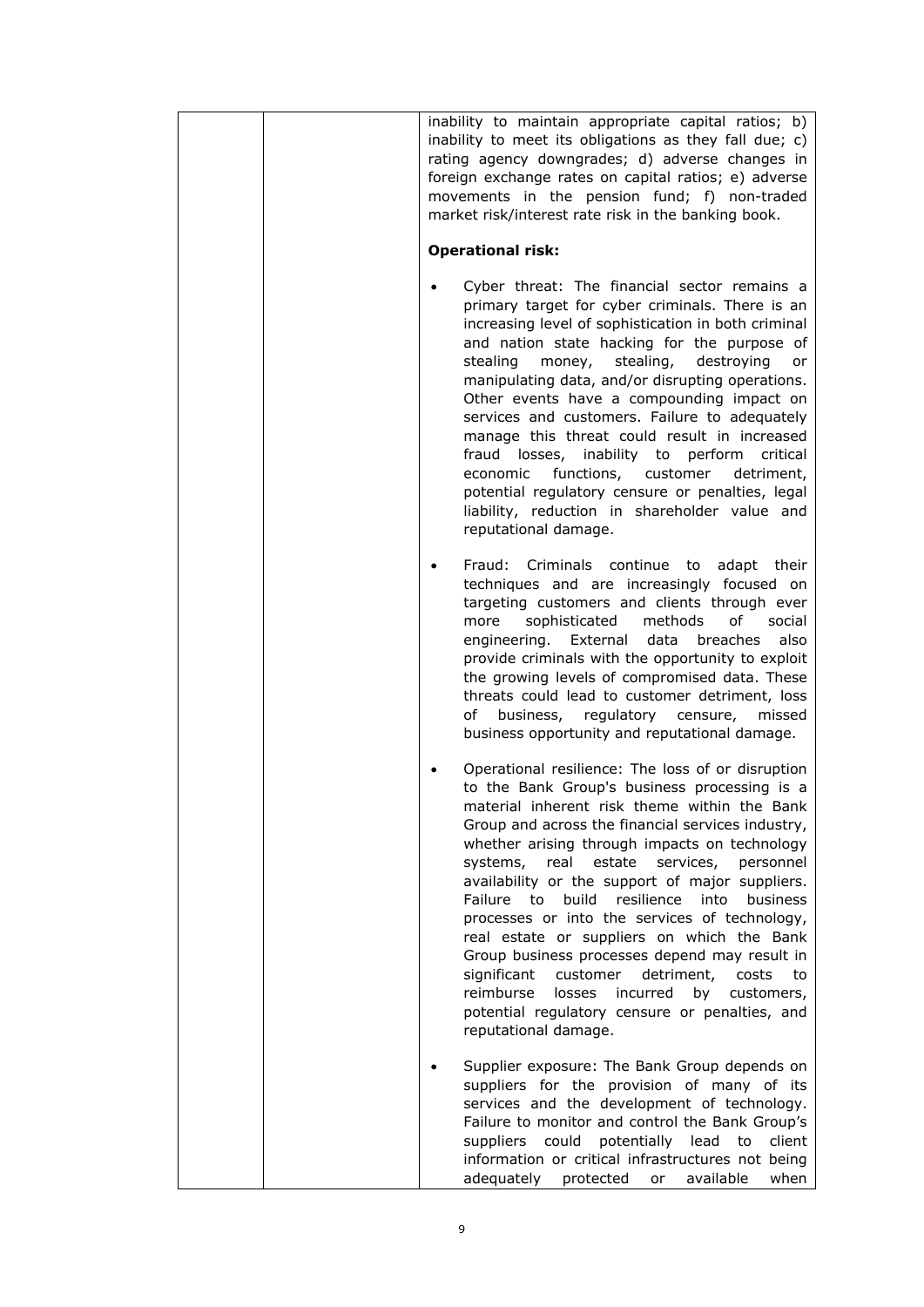| required. Failure<br>adequately manage<br>to<br>outsourcing risk could result in increased losses,<br>inability to perform critical economic functions,<br>detriment, potential<br>customer<br>regulatory<br>legal<br>liability<br>and<br>censure,<br>reputational<br>damages.                                                                                                                                                                                                                                             |
|----------------------------------------------------------------------------------------------------------------------------------------------------------------------------------------------------------------------------------------------------------------------------------------------------------------------------------------------------------------------------------------------------------------------------------------------------------------------------------------------------------------------------|
| Material operational<br>Processing<br>error:<br><b>or</b><br>payment errors could disadvantage the Bank<br>Group's customers, clients or counterparties and<br>could result in regulatory censure, legal liability,<br>reputational damage and financial loss for the<br>Bank Group.                                                                                                                                                                                                                                       |
| New and emerging technology: Introducing new<br>forms of technology, however, also has the<br>potential to increase inherent risk. Failure to<br>evaluate, actively manage and closely monitor<br>risk exposure during all phases of business<br>development could lead to customer detriment,<br>loss of business, regulatory censure, missed<br>business opportunity and reputational damage.                                                                                                                            |
| Ability to hire and retain appropriately qualified<br>employees: Failure to attract or prevent the<br>departure of appropriately qualified employees<br>could negatively impact the Bank Group's<br>financial performance, control environment and<br>level of employee engagement. Additionally, this<br>may result in disruption to service which could<br>in turn lead to disenfranchising certain customer<br>groups, customer detriment and reputational<br>damage.                                                   |
| Tax risk: There is a risk that the Bank Group<br>could suffer losses due to additional tax<br>charges, other financial costs or reputational<br>damage as a result of failing to comply with<br>such laws and practice, or by failing to manage<br>its tax affairs in an appropriate manner, with<br>οf<br>this<br>risk<br>attributable<br>the<br>much<br>to<br>international structure of the Bank Group.                                                                                                                 |
| Critical accounting estimates and judgements:<br>The preparation of financial statements<br>in.<br>accordance with IFRS requires the use<br>οf<br>estimates. It also requires management to<br>exercise<br>judgement in<br>applying<br>relevant<br>accounting policies. There is a risk that if the<br>judgement exercised, or the estimates or<br>assumptions used, subsequently turn out to be<br>incorrect, this could result in significant loss to<br>the Bank Group, beyond what was anticipated<br>or provided for. |
| Data management and information protection:<br>The Bank Group holds and processes large<br>volumes<br>of<br>data,<br>including<br>personally                                                                                                                                                                                                                                                                                                                                                                               |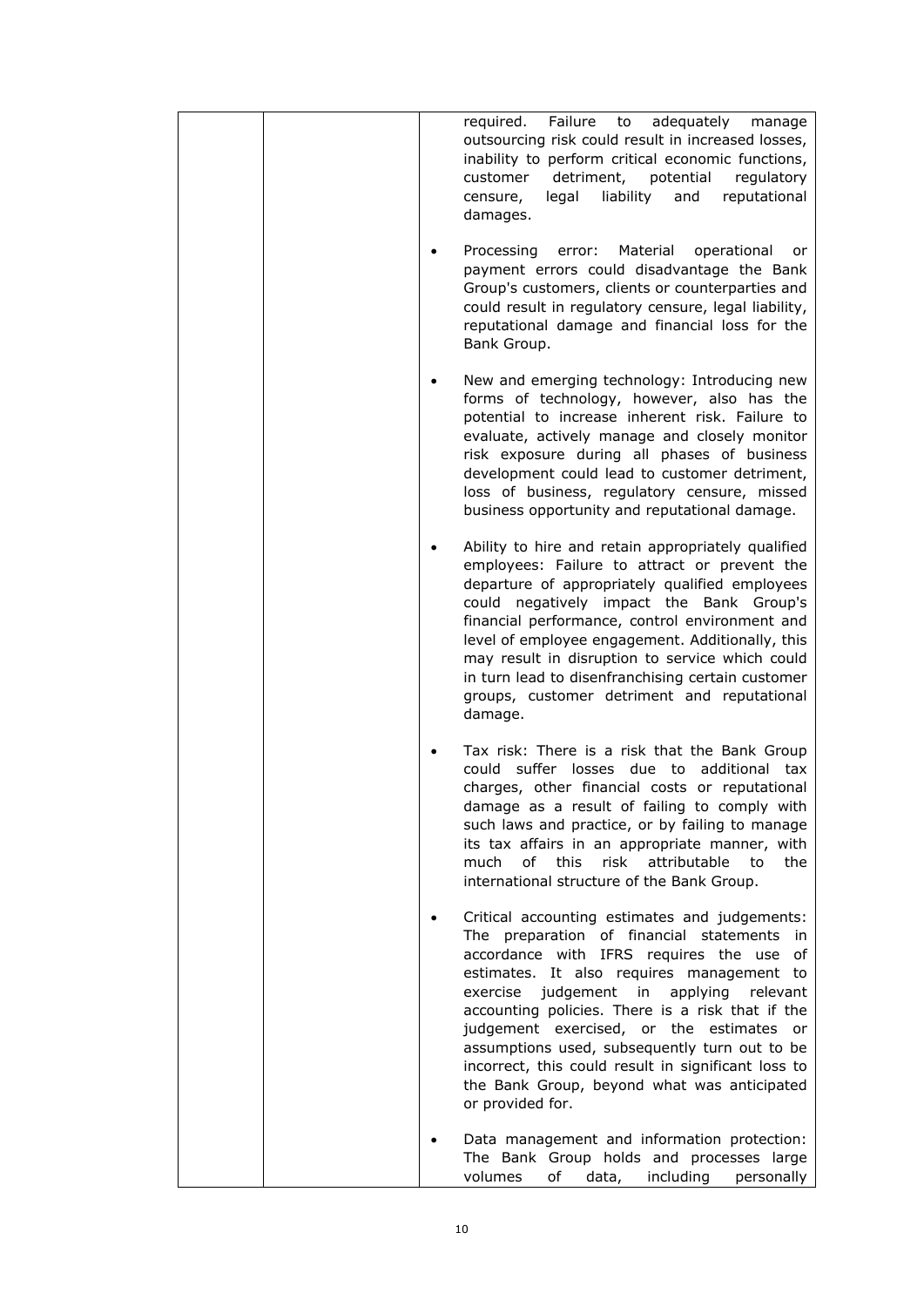|  | identifiable information, intellectual property,<br>and financial data. Failure to accurately collect<br>and maintain this data, protect it from breaches<br>of confidentiality and interference with its<br>availability exposes the Bank Group to the risk<br>of loss or unavailability of data or data integrity<br>issues. This could result in regulatory censure,<br>legal liability and reputational damage, including<br>the risk of substantial fines under the General<br>Data Protection Regulation (the "GDPR"), which<br>strengthens the data protection rights for<br>customers and increases the accountability of<br>the Bank Group in its management of that data.                                                                                                        |
|--|--------------------------------------------------------------------------------------------------------------------------------------------------------------------------------------------------------------------------------------------------------------------------------------------------------------------------------------------------------------------------------------------------------------------------------------------------------------------------------------------------------------------------------------------------------------------------------------------------------------------------------------------------------------------------------------------------------------------------------------------------------------------------------------------|
|  | Unauthorised or rogue trading: Unauthorised<br>trading, such as a large unhedged position,<br>which arises through a failure of preventative<br>controls or deliberate actions of the trader, may<br>result in large financial losses for the Bank<br>Group, loss of business, damage to investor<br>confidence and reputational damage.                                                                                                                                                                                                                                                                                                                                                                                                                                                   |
|  | Algorithmic trading: In some areas of the<br>investment banking business, trading algorithms<br>are used to price and risk manage client and<br>principal transactions. An algorithmic error could<br>result in increased market exposure<br>and<br>subsequent financial losses for the Bank Group<br>and potential loss of business, damage to<br>investor confidence and reputational damage.                                                                                                                                                                                                                                                                                                                                                                                            |
|  | Model risk: The Bank Group relies on models to<br>support a broad range of business and<br>risk<br>management activities, including informing business<br>decisions and strategies, measuring and limiting risk,<br>exposures, conducting stress<br>valuing<br>testing,<br>assessing capital adequacy, supporting new business<br>and risk and reward evaluation,<br>acceptance<br>managing client assets, and meeting reporting<br>requirements. Models are, by their nature, imperfect<br>and incomplete representations of reality. Models<br>may also be misused. Model errors or misuse may<br>result in the Bank Group making inappropriate<br>business decisions and being subject to financial<br>loss, regulatory risk, reputational risk and/or<br>inadequate capital reporting. |
|  | <b>Conduct risk:</b> There is the risk of detriment to<br>clients, market<br>effective<br>customers,<br>integrity,<br>competition<br>the<br>Bank<br>from<br>the<br>or<br>Group<br>inappropriate supply of financial services, including<br>instances of wilful or negligent misconduct.                                                                                                                                                                                                                                                                                                                                                                                                                                                                                                    |
|  | 1. Ineffective product governance could lead to<br>outcomes,<br>regulatory<br>customer<br>poor<br>sanctions, financial loss and reputational<br>damage.                                                                                                                                                                                                                                                                                                                                                                                                                                                                                                                                                                                                                                    |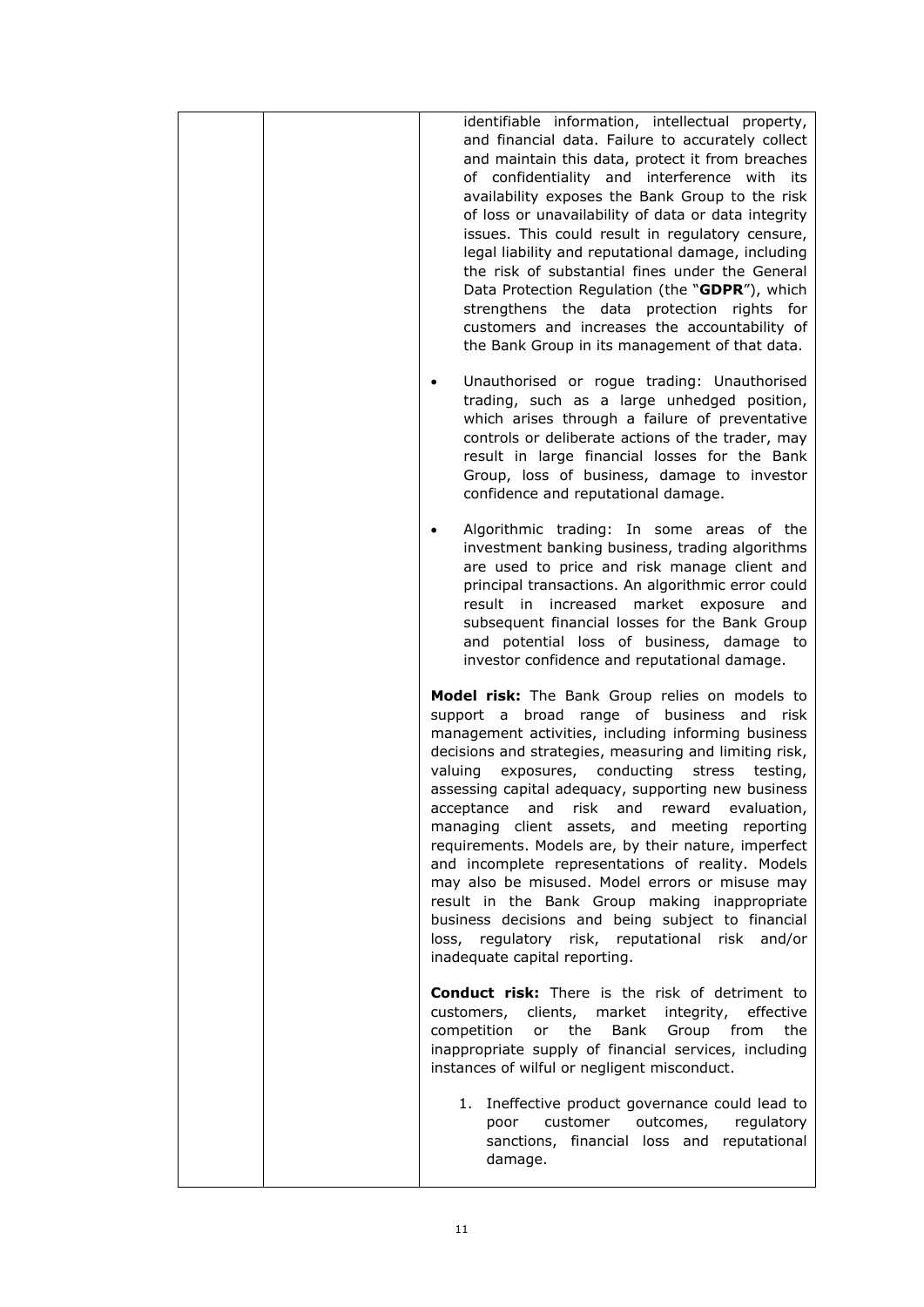| The Bank Group may be adversely affected if<br>2.<br>it fails to effectively mitigate the risk that<br>third parties or its employees facilitate, or<br>that its products and services are used to<br>facilitate financial crime. Failure to comply<br>may lead to enforcement action by the Bank<br>Group's regulators together with severe<br>penalties, affecting<br>the Bank<br>Group's<br>reputation and financial results.                                                                                                                                                                         |
|----------------------------------------------------------------------------------------------------------------------------------------------------------------------------------------------------------------------------------------------------------------------------------------------------------------------------------------------------------------------------------------------------------------------------------------------------------------------------------------------------------------------------------------------------------------------------------------------------------|
| 3.<br>Failure to protect personal data can lead to<br>potential detriment to the Bank Group's<br>customers and clients, reputational damage,<br>regulatory sanctions and financial loss, which<br>under the GDPR may be substantial.                                                                                                                                                                                                                                                                                                                                                                     |
| 4. Failure to meet the requirements<br>and<br>expectations of the UK Senior Managers<br>Regime, Certification Regime and Conduct<br>Rules may lead to regulatory sanctions, both<br>for the individuals and the Bank Group.                                                                                                                                                                                                                                                                                                                                                                              |
| <b>Reputation risk:</b> A risk arising in one business area<br>can have an adverse effect upon the Bank Group's<br>overall reputation; any one transaction, investment<br>or event that, in the perception of key stakeholders<br>reduces their trust in the Bank Group's integrity and<br>competence.                                                                                                                                                                                                                                                                                                   |
| The Bank Group's associations with sensitive topics<br>and sectors have the potential to give rise to<br>reputation risk for the Bank Group and may result in<br>loss of business, regulatory censure and missed<br>business opportunity.                                                                                                                                                                                                                                                                                                                                                                |
| In addition, reputation risk has the potential to arise<br>from operational issues or conduct matters which<br>cause detriment to customers, clients, market<br>integrity, effective competition or the Bank Group.                                                                                                                                                                                                                                                                                                                                                                                      |
| Legal risk and legal, competition and regulatory<br>matters: Legal disputes, regulatory investigations,<br>fines and other sanctions relating to conduct of<br>and<br>breaches<br>of<br>legislation<br><b>business</b><br>and/or<br>regulations may negatively affect the Bank Group's<br>results, reputation and ability to conduct its business.                                                                                                                                                                                                                                                       |
| The Bank Group conducts diverse activities in a<br>highly regulated global market and therefore is<br>exposed to the risk of fines and other sanctions.<br>Authorities have continued to investigate<br>past<br>practices, pursued alleged breaches and imposed<br>heavy penalties on financial services firms. A breach<br>of applicable legislation and/or regulations could<br>result in the Bank Group or its staff being subject to<br>criminal prosecution, regulatory censure, fines and<br>other sanctions in the jurisdictions in which it<br>operates. Where clients, customers or other third |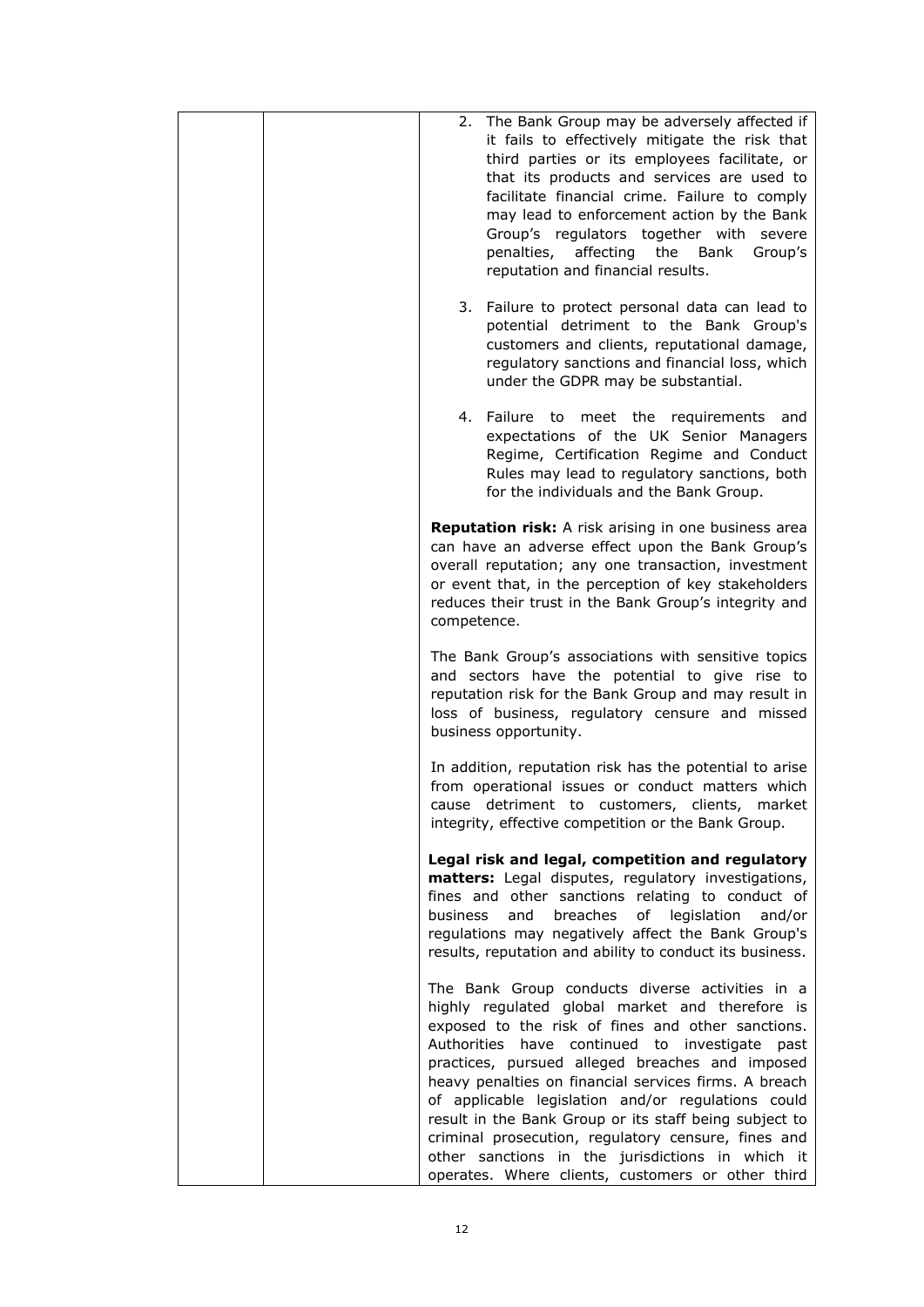| parties are harmed by the Bank Group's conduct, this    |
|---------------------------------------------------------|
| may also give rise to legal proceedings, including      |
| class actions. Other legal disputes may also arise      |
| between the Bank Group and third parties relating to    |
| matters such as breaches, enforcement of legal          |
| rights or obligations arising under contracts, statutes |
| or common law. Adverse findings in any such matters     |
| may result in the Bank Group being liable to third      |
| parties or may result in the Bank Group's rights not    |
| being enforced as intended."                            |
|                                                         |

## **B) RISK FACTORS**

The section entitled "Risk Factors" on (i) pages 41 to 74 of Base Prospectus 1, (ii) pages 40 to 75 of Base Prospectus 2 and (iii) pages 26 to 58 of Base Prospectus 5 shall be updated by:

(i) deleting the third paragraph of Risk Factor 1 *(Risks associated with the Issuer's ability to fulfil its obligations under the Securities and status of the Securities)* on (i) page 42 of Base Prospectus 1, (ii) page 41 of Base Prospectus 2 and (iii) page 27 of Base Prospectus 5 in its entirety and replacing it with the following:

> "These risks are described in the section 'Risk Factors' on pages 1 to 16 of the 2019 Registration Document incorporated by reference into this document – see '*Information Incorporated by Reference*´."

(ii) deleting the information appearing in Risk Factor 3 *(Regulatory action in the event a bank or investment firm in the Group (such as the Issuer) is failing or likely to fail could materially adversely affect the value of the Securities)* on (i) pages 43 to 46 of Base Prospectus 1, (ii) pages 42 to 44 of Base Prospectus 2 and (iii) pages 28 to 30 of Base Prospectus 5 in its entirety and replacing it with the following (save that the information under the sub-heading *"Under the terms of the Swiss Securities, you have agreed to be bound by the exercise of any UK Bail in Power by the relevant UK resolution authority"* shall only be supplemented in respect of Base Prospectus 1):

## **3. Regulatory action in the event a bank or investment firm in the Group (such as the Issuer) is failing or likely to fail could materially adversely affect the value of the Securities**

The majority of the requirements of the European Union Directive 2014/59/EU of the European Parliament and of the Council establishing a framework for the recovery and resolution of credit institutions and investment firms of 15 May 2014, as amended ("**BRRD**") (including the bail-in tool) were implemented in the UK by way of amendments to the United Kingdom Banking Act 2009 (the "**Banking Act**"). For more information on the bail-in tool, see *'The relevant UK resolution authority may exercise the bail-in tool in respect of the Issuer and the Securities, which may result in you losing some or all of your investment'* and *'Under the terms of the Swiss Securities, you have agreed to be bound by the exercise of any UK Bail-In Power by the relevant UK resolution authority'*.

On 23 November 2016, the European Commission published, among other proposals, proposals to amend the BRRD. Adoption of the proposals and publication in the Official Journal is anticipated by mid-2019 but there are still a number of outstanding issues and the technical and legal translation revision process still has to take place on all the issues agreed. Therefore, it is unclear what the effect of such proposals may be on the Group, the Issuer or the Securities.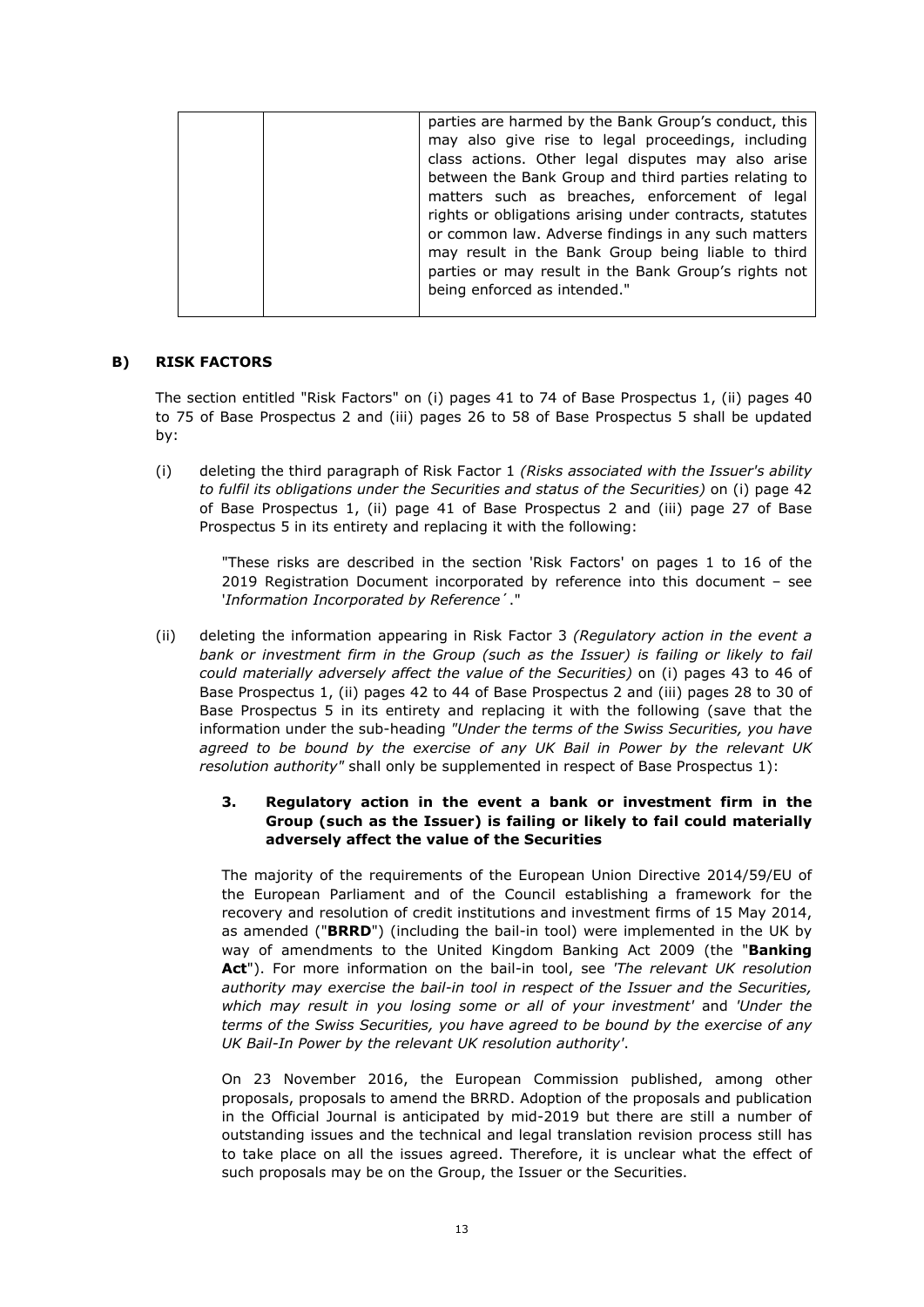*The Banking Act confers substantial powers on a number of UK authorities*  designed to enable them to take a range of actions in relation to UK banks or *investment firms and certain of their affiliates (currently including the Issuer) in the event a bank or investment firm in the same group is considered to be failing or likely to fail. The exercise of any of these actions in relation to the Issuer could materially adversely affect the value of the Securities.*

Under the Banking Act, substantial powers are granted to the Bank of England (or, in certain circumstances, HM Treasury), in consultation with the PRA, the FCA and HM Treasury, as appropriate as part of a special resolution regime (the "**SRR**"). These powers enable the relevant UK resolution authority to implement resolution measures with respect to a UK bank or investment firm and certain of its affiliates (currently including the Issuer) (each a "**relevant entity**") in circumstances in which the relevant UK resolution authority is satisfied that the resolution conditions are met. Such conditions include that a UK bank or investment firm is failing or is likely to fail to satisfy the Financial Services and Markets Act 2000 ("**FSMA**") threshold conditions for authorisation to carry on certain regulated activities (within the meaning of section 55B of the FSMA) or, in the case of a UK banking group company that is an EEA or third country institution or investment firm, that the relevant EEA or third country relevant authority is satisfied that the resolution conditions are met in respect of such entity.

The SRR consists of five stabilisation options:

- (i) private sector transfer of all or part of the business or shares of the relevant entity;
- (ii) transfer of all or part of the business of the relevant entity to a 'bridge bank' established by the Bank of England;
- (iii) transfer to an asset management vehicle wholly or partly owned by HM Treasury or the Bank of England;
- (iv) the bail-in tool (as described below); and
- (v) temporary public ownership (nationalisation).

The Banking Act also provides for two new insolvency and administration procedures for relevant entities. Certain ancillary powers include the power to modify contractual arrangements in certain circumstances (which could include a variation of the terms of the Securities), powers to impose temporary suspension of payments, powers to suspend enforcement or termination rights that might be invoked as a result of the exercise of the resolution powers and powers for the relevant UK resolution authority to disapply or modify laws in the UK (with possible retrospective effect) to enable the powers under the Banking Act to be used effectively.

Holders of the Securities should assume that, in a resolution situation, financial public support will only be available to a relevant entity as a last resort after the relevant UK resolution authorities have assessed and used, to the maximum extent practicable, the resolution tools, including the bail-in tool (as described below).

The exercise of any resolution power or any suggestion of any such exercise could materially adversely affect the value of any Securities and could lead to holders of the Securities losing some or all of the value of their investment in the Securities.

*The SRR is designed to be triggered prior to insolvency of the Issuer, and holders of the Securities may not be able to anticipate the exercise of any resolution power (including the bail-in tool) by the relevant UK resolution authority.*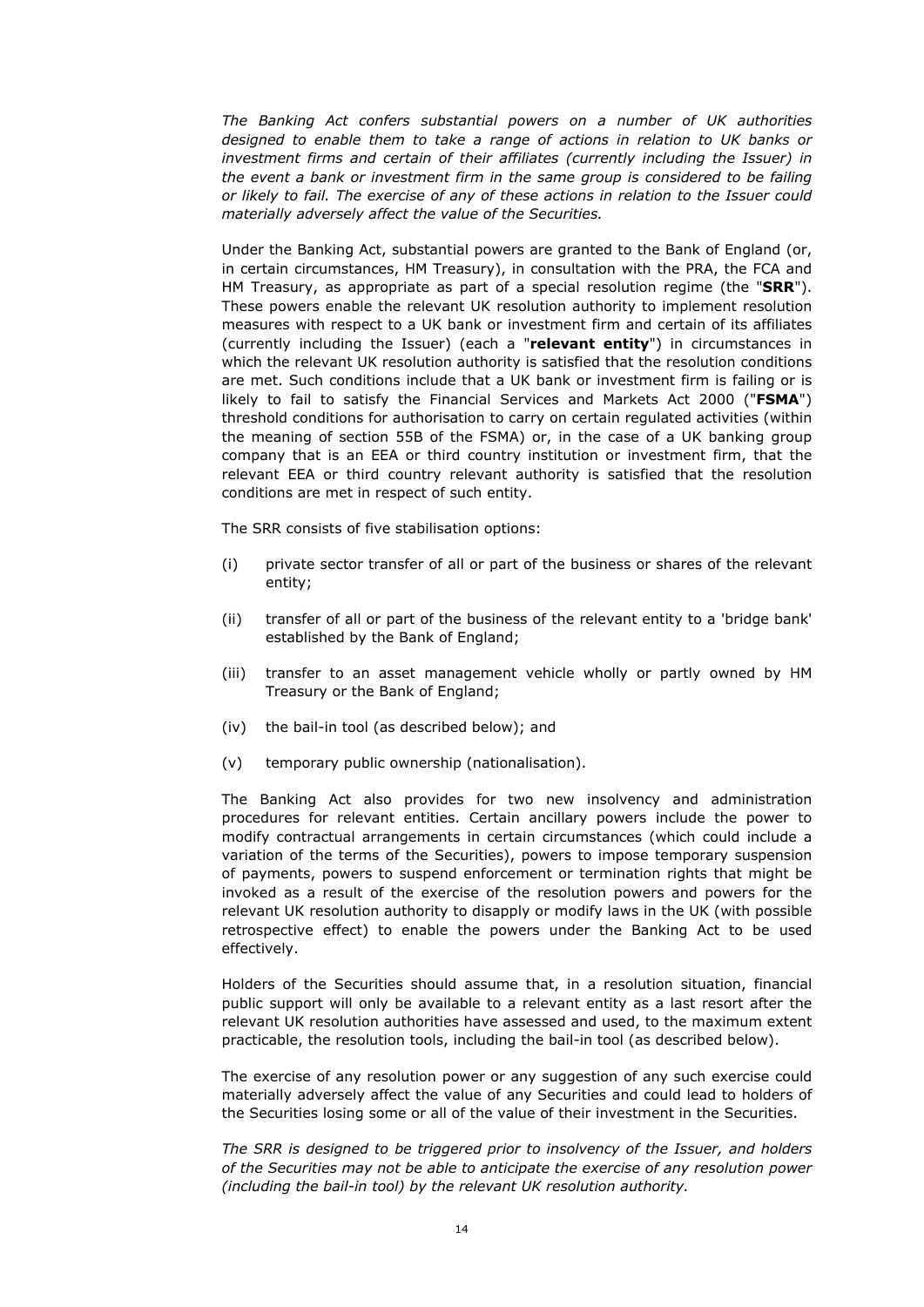The stabilisation options are intended to be used prior to the point at which any insolvency proceedings with respect to the relevant entity could have been initiated. The purpose of the stabilisation options is to address the situation where all or part of a business of a relevant entity has encountered, or is likely to encounter, financial difficulties, giving rise to wider public interest concerns.

Although the Banking Act provides specific conditions to the exercise of any resolution powers and, furthermore, the European Banking Authority's guidelines published in May 2015 set out the objective elements for the resolution authorities to apply in determining whether an institution is failing or likely to fail, it is uncertain how the relevant UK resolution authority would assess such conditions in any particular pre-insolvency scenario affecting the Issuer and/or other members of the Group and in deciding whether to exercise a resolution power.

The relevant UK resolution authority is also not required to provide any advance notice to holders of the Securities of its decision to exercise any resolution power. Therefore, holders of the Securities may not be able to anticipate a potential exercise of any such powers nor the potential effect of any exercise of such powers on the Issuer, the Group and the Securities.

*Holders of the Securities may have only very limited rights to challenge the exercise of any resolution powers (including the UK bail-in tool) by the relevant UK resolution authority.*

Holders of the Securities may have only very limited rights to challenge and/or seek a suspension of any decision of the relevant UK resolution authority to exercise its resolution powers (*including the UK bail-in tool*) or to have that decision reviewed by a judicial or administrative process or otherwise.

*The relevant UK resolution authority may exercise the bail-in tool in respect of the Issuer and the Securities, which may result in holders of the Securities losing some or all of their investment.*

Where the relevant statutory conditions for use of the bail-in tool have been met, the relevant UK resolution authority would be expected to exercise these powers without the consent of the holders of the Securities. Subject to certain exemptions set out in the BRRD (including secured liabilities, bank deposits guaranteed under an EU member state's deposit guarantee scheme, liabilities arising by virtue of the holding of client money, liabilities to other non-group banks or investment firms that have an original maturity of fewer than seven days and certain other exceptions), it is intended that all liabilities of institutions and/or their EEA parent holding companies should potentially be within scope of the bail-in tool. Accordingly, any such exercise of the bail-in tool in respect of the Issuer and the Securities may result in the cancellation of all, or a portion, of the principal amount of, interest on, or any other amounts payable on, the Securities and/or the conversion of the Securities into shares or other Securities or other obligations of the Issuer or another person, or any other modification or variation to the terms of the Securities.

The Banking Act specifies the order in which the bail-in tool should be applied, reflecting the hierarchy of capital instruments under the Capital Requirements Directive ("**CRD IV**") and otherwise respecting the hierarchy of claims in an ordinary insolvency. In addition, the bail-in tool contains an express safeguard (known as 'no creditor worse off') with the aim that shareholders and creditors do not receive a less favourable treatment than they would have received in ordinary insolvency proceedings of the relevant entity. Among other proposals, the amendments to BRRD and CRD IV Regulation proposed by the European Commission on 23 November 2016 relate to the ranking of unsecured debt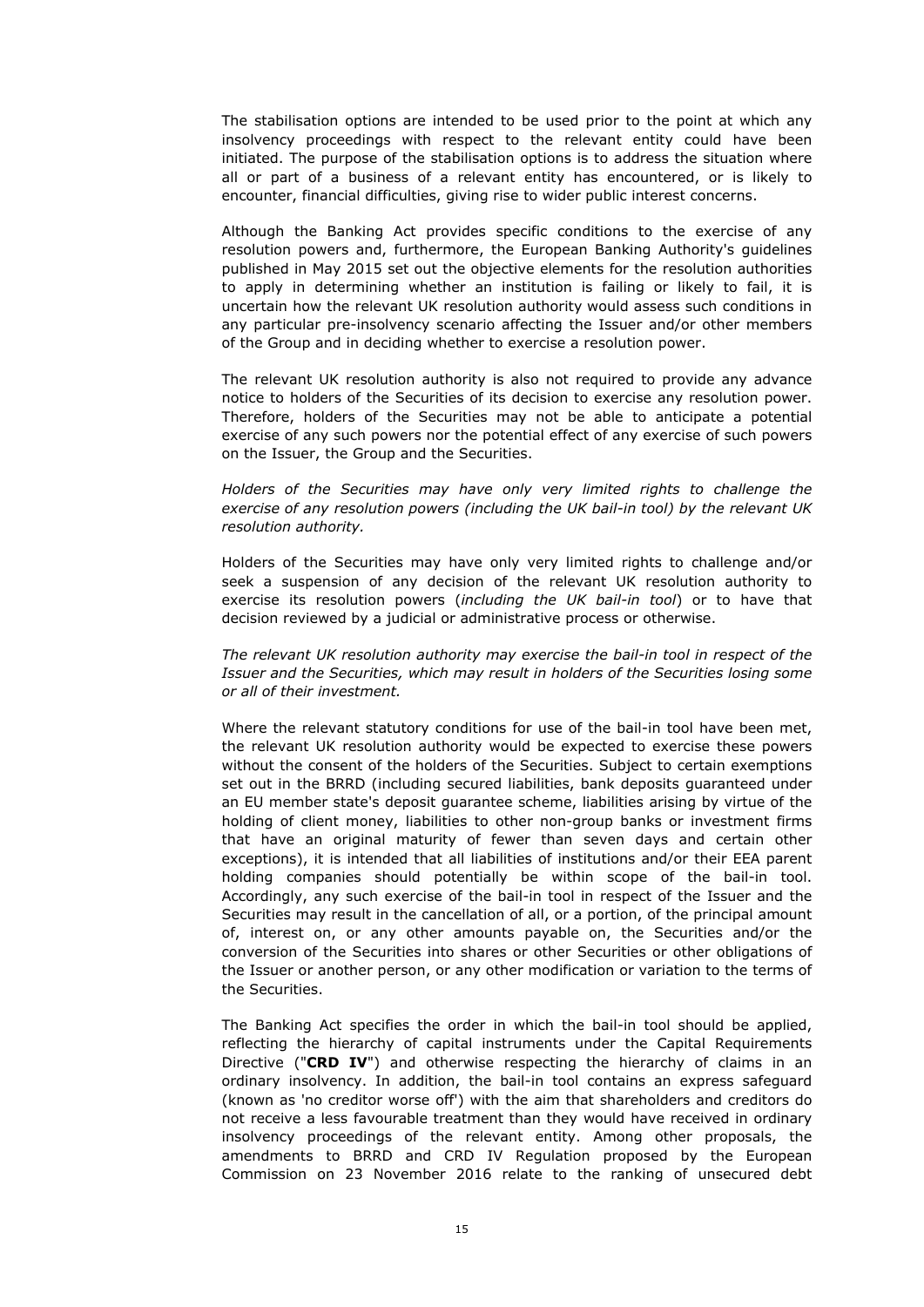instruments on insolvency hierarchy which resulted in the adoption of EU directive 2017/2399 on 12 December 2017 (the "**Amendment Directive**"). The Amendment Directive introduces a new layer in insolvency for ordinary, long-term, unsecured debt-instruments issued by credit institutions and financial institutions within their consolidation perimeter that are established within the EU. In the UK, the 2018 Order referred to above was published on 19 December 2018 and sets out the new insolvency hierarchy. Further, MREL, which is being implemented in the EU and the UK, will apply to EU and UK financial institutions and cover capital and debt instruments that are capable of being written-down or converted to equity in order to prevent a financial institution from failing in a crisis. The Bank of England has set interim MREL compliance dates of 1 January 2019 and 1 January 2020, and a final MREL compliance date of 1 January 2022. The other amendments to BRRD and CRD IV Regulation are still in draft form and subject to the EU legislative process, therefore it is unclear what the effect of such amendments may be on the Group, the Issuer or the Securities.

The exercise of the bail-in tool in respect of the Issuer and the Securities or any suggestion of any such exercise could materially adversely affect the rights of the holders of the Securities, the price or value of their investment in the Securities and/or the ability of the Issuer to satisfy its obligations under the Securities and could lead to holders of the Securities losing some or all of the value of their investment in such Securities. In addition, even in circumstances where a claim for compensation is established under the 'no creditor worse off' safeguard in accordance with a valuation performed after the resolution action has been taken, it is unlikely that such compensation would be equivalent to the full losses incurred by the holders of the Securities in the resolution and there can be no assurance that holders of the Securities would recover such compensation promptly.

*As insured deposits are excluded from the scope of the bail-in tool and other preferred deposits (and insured deposits) rank ahead of any Securities issued by the Issuer, such Securities would be more likely to be bailed-in than certain other unsubordinated liabilities of the Issuer (such as other preferred deposits).*

As part of the reforms required by the BRRD, amendments have been made to relevant legislation in the UK (including the UK Insolvency Act 1986) to establish in the insolvency hierarchy a statutory preference (i) firstly, for deposits that are insured under the UK Financial Services Compensation Scheme ("**insured deposits**") to rank with existing preferred claims as 'ordinary' preferred claims and (ii) secondly, for all other deposits of individuals and micro, small and medium sized enterprises held in EEA or non-EEA branches of an EEA bank ("**other preferred deposits**"), to rank as 'secondary' preferred claims only after the 'ordinary' preferred claims. In addition, the UK implementation of the EU Deposit Guarantee Scheme Directive increased, from July 2015, the nature and quantum of insured deposits to cover a wide range of deposits, including corporate deposits (unless the depositor is a public sector body or financial institution) and some temporary high value deposits. The effect of these changes is to increase the size of the class of preferred creditors. All such preferred deposits will rank in the insolvency hierarchy ahead of all other unsecured senior creditors of the Issuer, including the holders of the Securities. Furthermore, insured deposits are excluded from the scope of the bail-in tool. As a result, if the bail-in tool were exercised by the relevant UK resolution authority, the Securities would be more likely to be bailed-in than certain other unsubordinated liabilities of the Issuer such as other preferred deposits.

*Under the terms of the Swiss Securities, you have agreed to be bound by the exercise of any UK Bail-In Power by the relevant UK resolution authority.*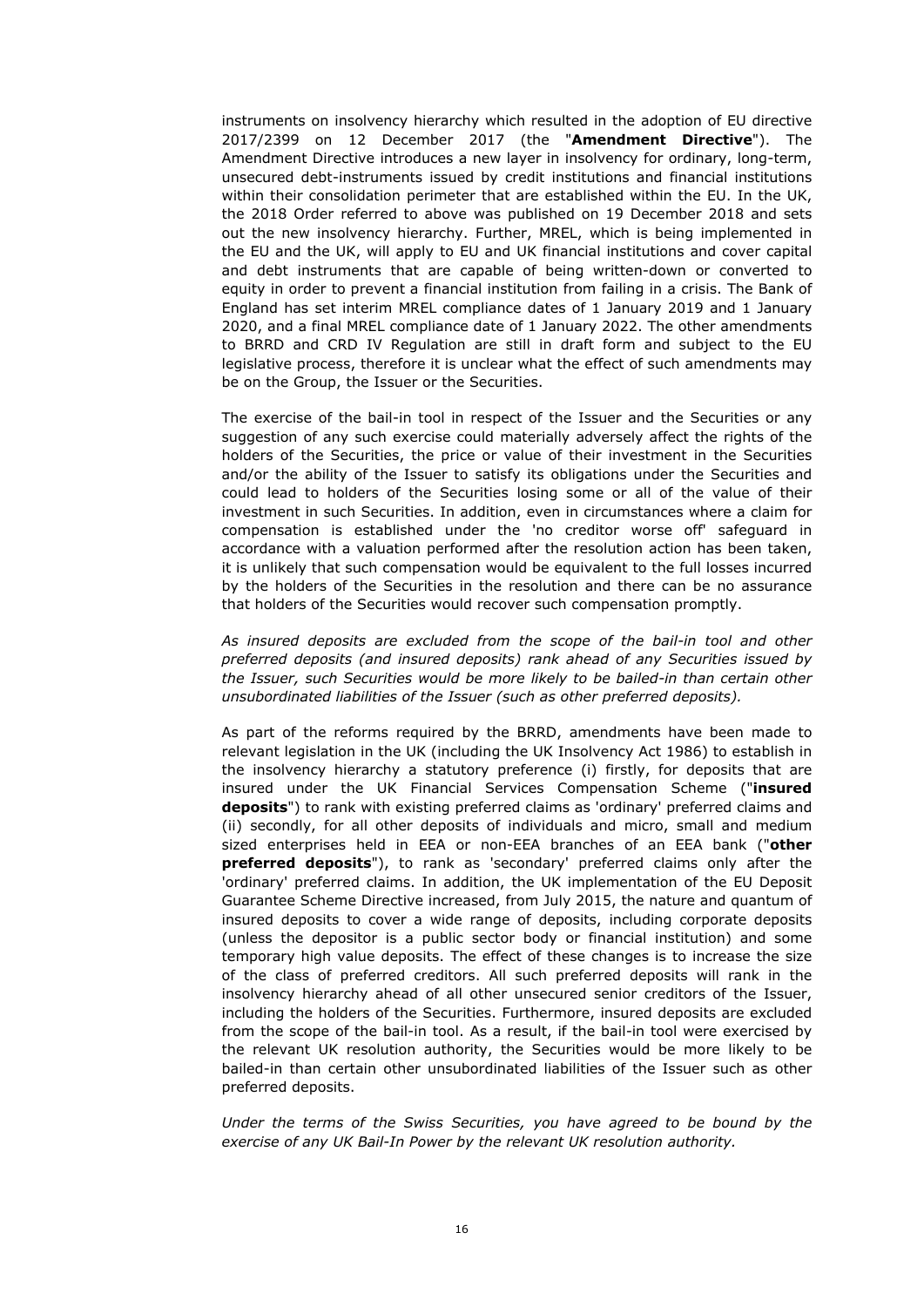Notwithstanding any other agreements, arrangements, or understandings between us and any holder of the Swiss Securities, by acquiring the Swiss Securities, each holder of the Swiss Securities acknowledges, accepts, agrees to be bound by, and consents to the exercise of, any UK Bail-In Power by the relevant UK resolution authority that may result in (i) the reduction or cancellation of all, or a portion, of the principal amount of, or interest on, the Swiss Securities; (ii) the conversion of all, or a portion, of the principal amount of, or interest on, the Swiss Securities into shares or other securities or other obligations of the Issuer or another person (and the issue to, or conferral on, the holder of the Swiss Securities such shares, securities or obligations); and/or (iii) the amendment or alteration of the maturity of the Swiss Securities, or amendment of the amount of interest due on the Swiss Securities, or the dates on which interest becomes payable, including by suspending payment for a temporary period; which UK Bail-in Power may be exercised by means of a variation of the terms of the Securities solely to give effect to the exercise by the relevant UK resolution authority of such UK Bail-in Power. Each holder of the Swiss Securities further acknowledges and agrees that the rights of the holders of the Swiss Securities are subject to, and will be varied, if necessary, solely to give effect to, the exercise of any UK Bail-in Power by the relevant UK resolution authority.

Accordingly, any UK Bail-in Power may be exercised in such a manner as to result in you and other holders of the Swiss Securities losing all or a part of the value of your investment in the Swiss Securities or receiving a different security from the Securities, which may be worth significantly less than the Swiss Securities and which may have significantly fewer protections than those typically afforded to debt securities. Moreover, the relevant UK resolution authority may exercise the UK Bail-in Power without providing any advance notice to, or requiring the consent of, the holders of the Swiss Securities.

In addition, under the terms of the Swiss Securities, the exercise of the UK Bail-in Power by the relevant UK resolution authority with respect to the Swiss Securities is not an Event of Default (as defined in the terms and conditions of the Securities). For more information, see General Condition 3 (*Contractual acknowledgement of bail-in in respect of Swiss Securities*). See also *'Regulatory action in the event a bank or investment firm in the Group (such as the Issuer) is failing or likely to fail could materially adversely affect the value of the Securities*'."

(iii) deleting the second paragraph of Risk Factor 4 *(A downgrade of the credit rating assigned by any credit rating agency to the Issuer or, if applicable, to the Securities could adversely affect the liquidity or market value of the Securities. Credit ratings downgrades could occur as a result of, among other causes, changes in the ratings methodologies used by credit rating agencies)* on (i) page 46 of Base Prospectus 1, (ii) pages 44 to 45 of Base Prospectus 2 and (iii) pages 30 to 31 of Base Prospectus 5 in its entirety and replacing it with the following:

"Any rating assigned to the Issuer and/or, if applicable, the Securities may be withdrawn entirely by a credit rating agency, may be suspended or may be lowered, if, in that credit rating agency's judgment, circumstances relating to the basis of the rating so warrant. Ratings may be impacted by a number of factors which can change over time, including the credit rating agency's assessment of: the Issuer's strategy and management's capability; the Issuer's financial condition including in respect of capital, funding and liquidity; competitive and economic conditions in the Issuer's key markets; the level of political support for the industries in which the Issuer operates; and legal and regulatory frameworks affecting the Issuer's legal structure, business activities and the rights of its creditors. The credit rating agencies may also revise the ratings methodologies applicable to issuers within a particular industry, or political or economic region. If credit rating agencies perceive there to be adverse changes in the factors affecting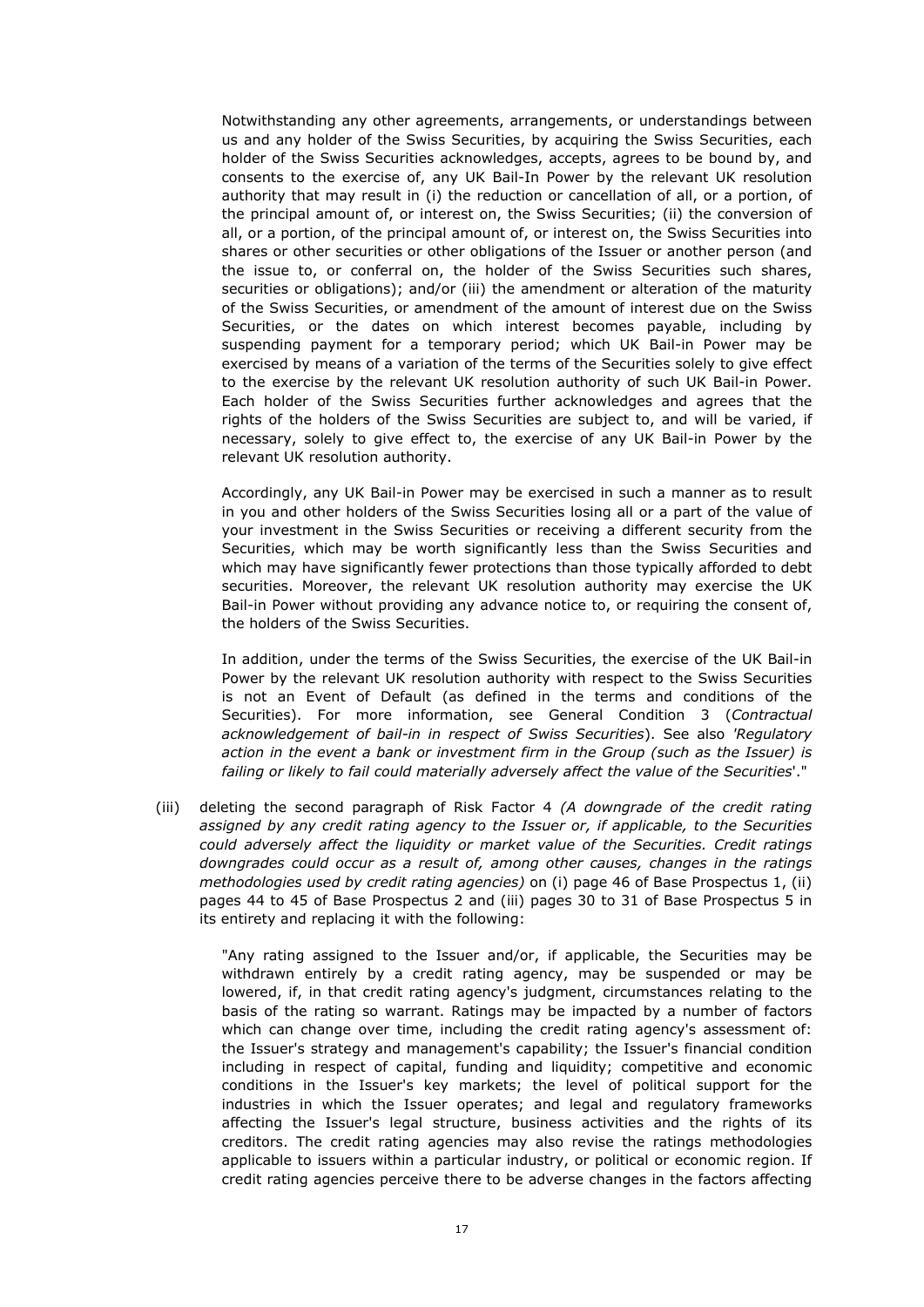an issuer's credit rating, including by virtue of changes to applicable ratings methodologies, the credit rating agencies may downgrade, suspend or withdraw the ratings assigned to an issuer and/or its securities. Revisions to ratings methodologies and actions on the Issuer's ratings by the credit rating agencies may occur in the future."

## **C) GENERAL DESCRIPTION OF THE PROGRAMME**

In respect of Base Prospectus 1 only, the section entitled "General Description of the Programme" shall be updated by adding Barclays Bank Ireland PLC and Barclays Capital Securities Limited as Managers, so that the information in the table relating to Managers shall read as follows:

"Managers: As specified in the Final Terms in relation to the applicable Securities issued under the Programme, any one or more of Barclays Bank PLC, Barclays Capital Inc., Barclays Bank Ireland PLC, Barclays Capital Securities Limited and any other Manager specified in the Final Terms."

## **D) INFORMATION INCORPORATED BY REFERENCE**

The section entitled "Information Incorporated by Reference" on (i) pages 76 to 80 of Base Prospectus 1, (ii) pages 76 to 80 of Base Prospectus 2 and (iii) pages 59 to 63 of Base Prospectus 5 shall be updated by:

- (i) adding the following documents (the "**Documents**", each a "**Document**") to the list of source documents in paragraph 1 (*Source documents*):
	- (1) the Annual Report of the Issuer, as filed with the SEC on Form 20-F on 21 February 2019 in respect of the years ended 31 December 2017 and 31 December 2018 (the "**2018 Form 20-F**");
	- (2) the Annual Report of the Issuer containing the audited consolidated financial statements of the Issuer in respect of the year ended (the "**2018 Issuer Annual Report**"); and
	- (3) the Registration Document dated 11 March 2019 (the "**2019 Registration Document**") and approved by the FCA in its capacity as competent authority in the United Kingdom.
- (ii) adding the following page references to the cross-reference lists in paragraph 2 (*Information incorporated by reference*):

## *From the 2018 Form 20-F*

Whole document (excluding the section entitled "Exhibit Index" on page 282)

## *From the 2018 Issuer Annual Report*

Whole document

## *From the 2019 Registration Document*

Risk Factors Pages 1 to 16 The Issuer, the Bank Group and the Group example and the Group Pages 19 to 20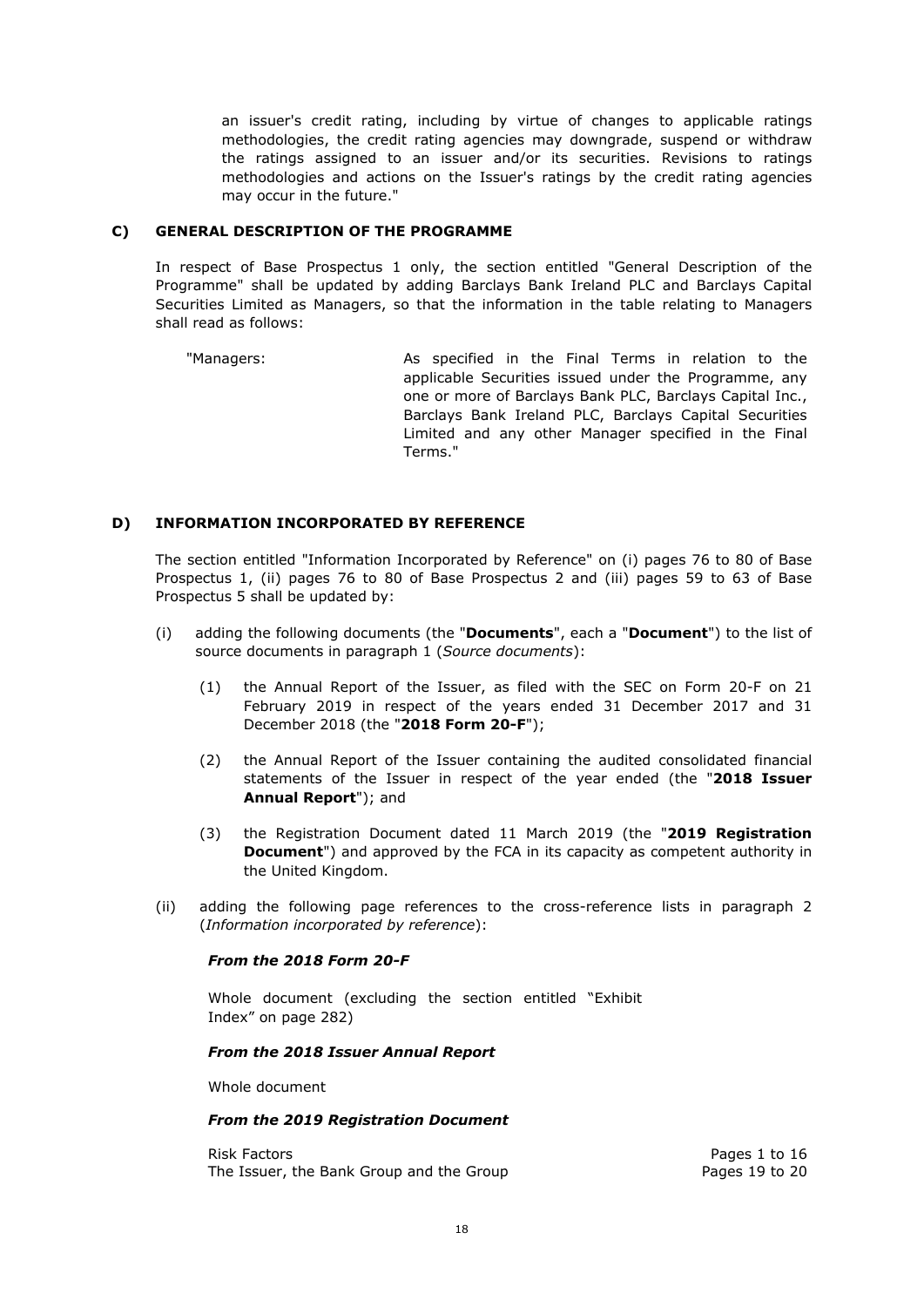- (iii) deleting the page references in the cross-reference lists in paragraph 2 (*Information incorporated by reference*) relating to the "Registration Document", "Supplement 1/2018", "Supplement 2/2018", "Supplement 3/2018", "Supplement 4/2018", "Supplement 5/2018", the "2017 Joint Annual Report" and the "2016 Issuer Annual Report" in their entirety.
- (iv) deleting the information appearing under the heading "Disclosures relating to Barclays PLC" on (i) pages 79 to 80 of Base Prospectus 1, (ii) page 80 of Base Prospectus 2 and (iii) page 63 of Base Prospectus 5 in its entirety.

Only information listed in the cross-reference lists above is incorporated by reference into the Base Prospectuses.

For the purposes of the prospectus rules made under Section 73A of the FSMA and each of the above listed Base Prospectuses, the information incorporated by reference, either expressly or implicitly, into each Document does not form part of any of the above listed Base Prospectuses. Information in each Document which is not incorporated by reference into each of the Base Prospectuses is either not relevant for investors or is covered elsewhere in each Base Prospectus.

## **E) TERMS AND CONDITIONS OF THE SECURITIES**

The section entitled "Terms and Conditions of the Securities" on (i) pages 126 to 241 of Base Prospectus 1, (ii) pages 137 to 274 of Base Prospectus 2 and (iii) pages 69 to 90 of Base Prospectus 5 shall be updated by:

(i) in respect of each Base Prospectus, adding Barclays Bank Ireland PLC and Barclays Capital Securities Limited to the definition of "Manager(s)" on (i) page 231 of Base Prospectus 1, (ii) page 265 of Base Prospectus 2 and (iii) page 88 of Base Prospectus 5, so that the definition shall now read as follows:

""**Manager(s)"** shall mean Barclays Bank PLC (acting as manager), Barclays Capital Inc., Barclays Bank Ireland PLC or Barclays Capital Securities Limited or any other such entity, in each case as specified in the Final Terms."

(ii) in respect of Base Prospectus 2 only, amending a typographical error in General Condition 8.5(b) on page 208 of Base Prospectus 2, so that General Condition 8.5(b) shall now read as follows:

## **"(b) Cash Settlement**

If the Final Terms specifies 'Settlement Method' to be 'Cash', then provided that neither an Automatic Redemption (Autocall) Event nor any other redemption or purchase and cancellation of the Securities has occurred prior to the Scheduled Redemption Date, each Security will be redeemed by the Issuer on the Scheduled Redemption Date at the "**Final Cash Settlement Amount**" which will be a cash amount per Calculation Amount in the Settlement Currency determined in accordance with the following:

- (i) if Final Valuation Price  $\geq$  Strike Price, then:
	- (A) if the Final Terms specifies 'Cap' to be 'Not Applicable', then:

 $[100\% \times CA] + [Participation \times ((FVP - SP)/IP) \times CA]$ ; OR

(B) if the Final Terms specifies 'Cap' to be 'Applicable', then: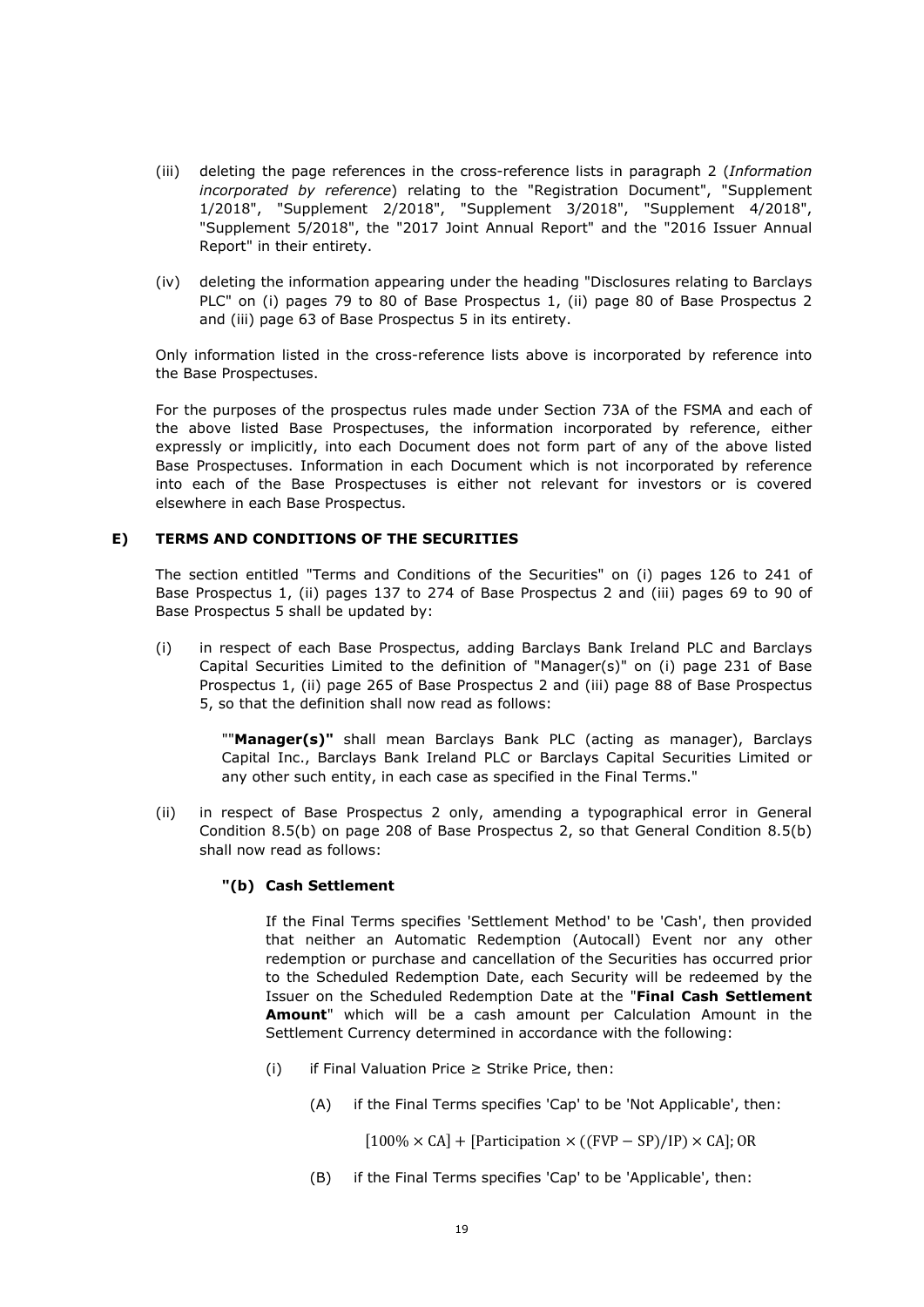$[100\% \times CA] + [Min (Participation \times ((FVP - SP)/IP), Cap) \times CA]$ 

- (ii) otherwise, if:
	- (A) Strike Price > Final Valuation Price; AND
	- (B) Final Valuation Price ≥ Knock-in Barrier Price,

then:

$$
[100\% \times CA] + [((SP - FVP)/IP) \times CA]
$$

(iii) otherwise, if Final Valuation Price < Knock-in Barrier Price, then:

 $\left(\frac{\text{Final valuation Price}}{\text{Strike Price}}\right)$  × Calculation Amount"

(iii) in respect of Base Prospectus 2 only, amending a typographical error in General Condition 8.5(c) on pages 208 to 209 of Base Prospectus 2, so that General Condition 8.5(c) shall now read as follows:

#### "**(c) Cash or Physical Settlement**

If the Final Terms specifies 'Settlement Method' to be 'Cash or Physical', then provided that neither an Automatic Redemption (Autocall) Event nor any other redemption or purchase and cancellation of the Securities has occurred prior to the Scheduled Redemption Date, each Security will be redeemed by the Issuer on the Scheduled Redemption Date by payment of the Final Cash Settlement Amount, determined in accordance with the following:

- (i) if Final Valuation Price  $\geq$  Strike Price, then the Issuer will pay the Final Cash Settlement Amount which will be a cash amount per Calculation Amount in the Settlement Currency equal to:
	- (A) if the Final Terms specifies 'Cap' to be 'Not Applicable', then:

 $[100\% \times CA]$  + [Participation × ((FVP – SP)/IP) × CA]; OR

(B) if the Final Terms specifies 'Cap' to be 'Applicable', then:

 $[100\% \times CA] + [Min (Participation \times ((FVP - SP)/IP), Cap) \times CA]$ 

- (ii) otherwise, if:
	- (A) Strike Price > Final Valuation Price; AND
	- (B) Final Valuation Price  $\geq$  Knock-in Barrier Price,

then, the Issuer will pay the Final Cash Settlement Amount which will be a cash amount per Calculation Amount in the Settlement Currency equal to:

$$
[100\% \times CA] + [((SP - FVP)/IP) \times CA]
$$

(iii) otherwise, if Final Valuation Price < Knock-in Barrier Price, then the Issuer will pay the Final Cash Settlement Amount, which amount will be a cash amount per Calculation Amount in the Settlement Currency determined in accordance with the following, subject to the Application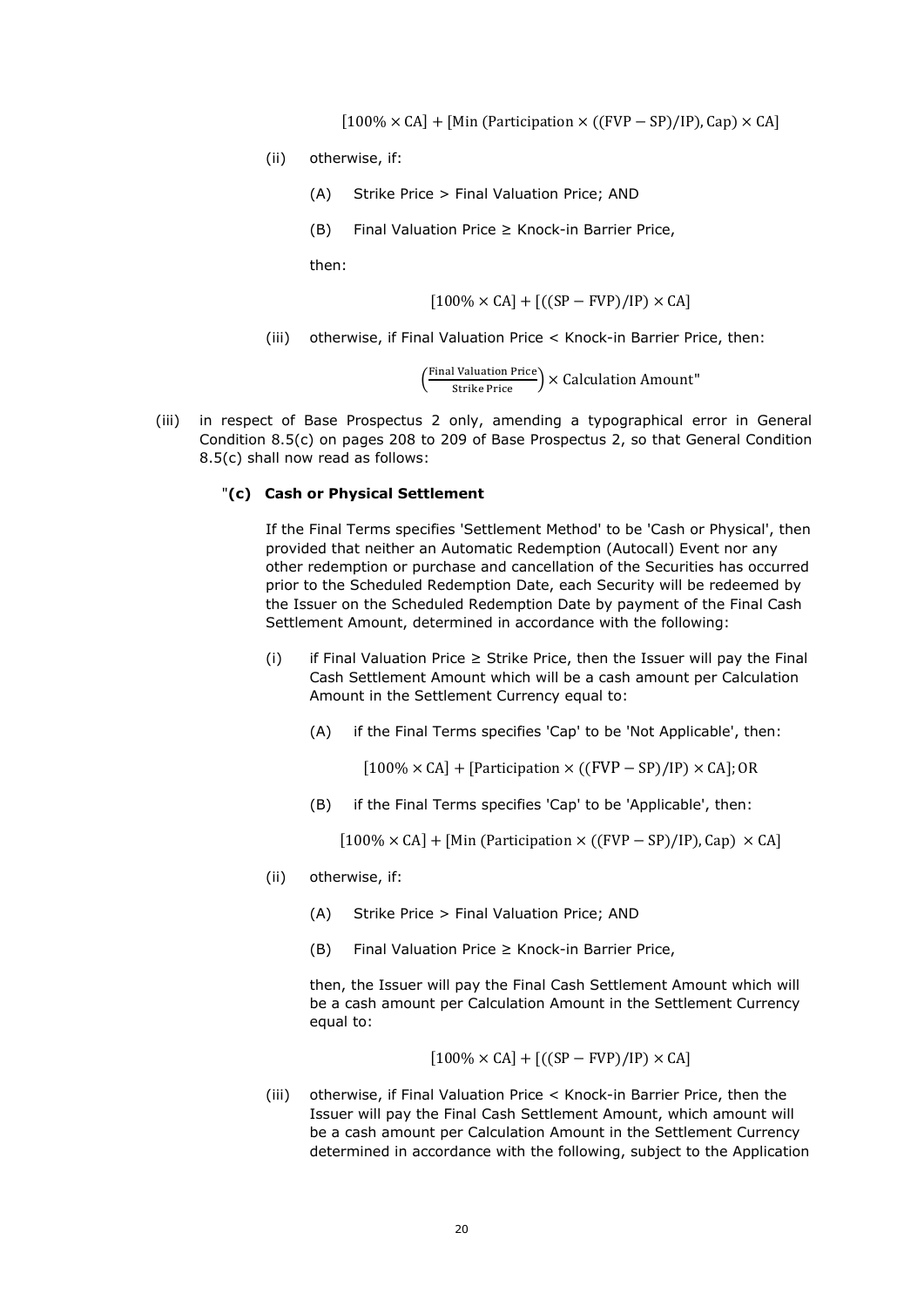of cash proceeds to purchase and deliver the Underlying Asset Provisions:

 $\left(\frac{\text{Final valuation Price}}{\text{Strike Price}}\right)$  × Calculation Amount"

#### **F) FORM OF FINAL TERMS**

In respect of each Base Prospectus, the information currently appearing in (i) line item 51(a) on page 286 of Base Prospectus 1, (ii) line item 38(a) on page 289 of Base Prospectus 2 and (iii) line item 16(a) on page 94 of Base Prospectus 5 shall amended to include Barclays Bank Ireland PLC and Barclays Capital Securities Limited as additional Managers, so that the information in each line item shall now read as:

"(a) [Names] [and addresses] Manager[s] [and underwriting [Barclays Bank Ireland PLC] [Barclays commitments]: of [Barclays Bank PLC] [Barclays Capital Inc.] Capital Securities Limited] [<sup>0</sup>]"

#### **G) PURCHASE AND SALE**

The section entitled "Purchase and Sale" on (i) pages 334 to 345 of Base Prospectus 1, (ii) pages 306 to 310 of Base Prospectus 2 and (iii) pages 110 to 114 of Base Prospectus 5 shall be updated by:

(i) in respect of each Base Prospectus, deleting the first paragraph under the heading "Purchase and Sale" on (i) page 334 of Base Prospectus 1, (ii) page 306 of Base Prospectus 2 and (iii) page 110 of Base Prospectus 5 in its entirety and replacing it with the following:

> "Pursuant to the master subscription agreement dated 6 June 2018 (as supplemented by the first supplemental master subscription agreement dated 28 January 2019, and as further amended, supplemented and/or restated or replaced from time to time, the "**Master Subscription Agreement**"), each Manager (being, at the date of this Base Prospectus, each of Barclays Bank PLC, Barclays Capital Inc., Barclays Bank Ireland PLC and Barclays Capital Securities Limited, in their respective capacities as a Manager under the Programme and in relation to any Securities where specified to be the Manager in the Final Terms) has agreed with the Issuer the basis on which it may from time to time agree to purchase Securities. Any such agreement will extend to those matters stated under *'Summary'* and *'Terms and Conditions of the Securities'*. In the Master Subscription Agreement, the Issuer has agreed to reimburse the relevant Manager for certain of its expenses in connection with the Securities issued pursuant to the Programme."

(ii) in respect of Base Prospectus 1 only, deleting the information under the heading "Singapore" on pages 341 to 342 of Base Prospectus 1 and replacing it with the following:

#### "**Singapore**

This Base Prospectus has not been registered as a prospectus with the Monetary Authority of Singapore. Accordingly, this Base Prospectus and any other document or material (without limitation, including the relevant Final Terms) in connection with the offer or sale, or invitation for subscription or purchase, of the Securities may not be circulated or distributed, nor may the Securities be offered or sold, or be made the subject of an invitation for subscription or purchase, whether directly or indirectly, to any person in Singapore other than (i) to an institutional investor (as defined in Section 4A of the Securities and Futures Act, Chapter 289 of Singapore, as modified or amended from time to time (the "**SFA**")), pursuant to Section 274 of the SFA, (ii) to a relevant person (as defined in Section 275(2) of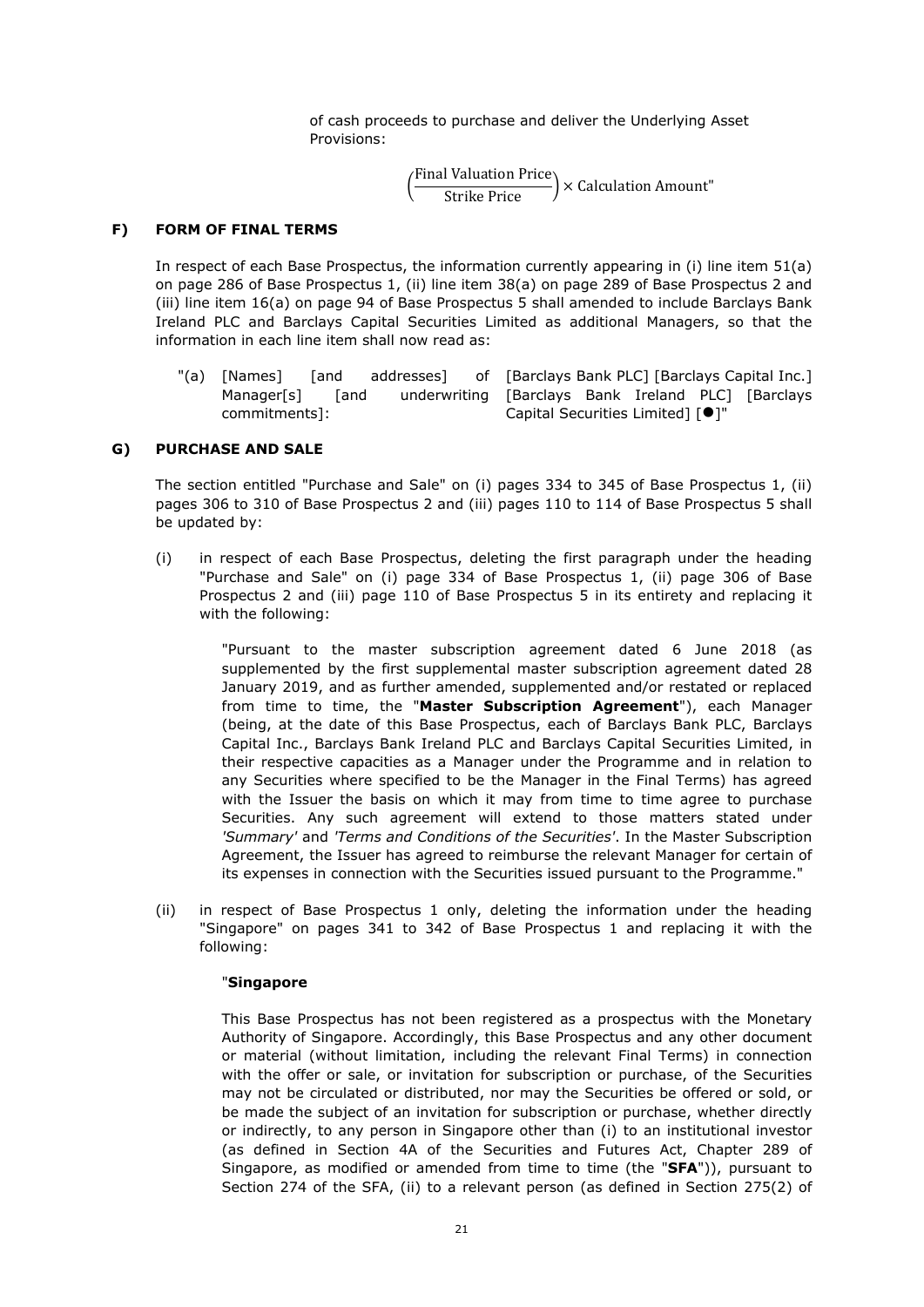the SFA) pursuant to Section 275(1) of the SFA, or any person pursuant to Section 275(1A) of the SFA, and in accordance with the conditions specified in Section 275 of the SFA, or (iii) otherwise pursuant to, and in accordance with the conditions of, any other applicable provision of the SFA.

Where the Securities are subscribed or purchased under Section 275 of the SFA by a relevant person which is:

- (a) a corporation (which is not an accredited investor (as defined in Section 4A of the SFA)) the sole business of which is to hold investments and the entire share capital of which is owned by one or more individuals, each of whom is an accredited investor; or
- (b) a trust (where the trustee is not an accredited investor) whose sole purpose is to hold investments and each beneficiary of the trust is an individual who is an accredited investor,

securities or securities-based derivatives contracts (each term as defined in Section 2(1) the SFA) of that corporation or the beneficiaries' rights and interest (howsoever described) in that trust shall not be transferred within 6 months after that corporation or that trust has acquired the Securities pursuant to an offer made under Section 275 of the SFA except:

- (1) to an institutional investor or to a relevant person, or to any person arising from an offer referred to in Section 275(1A) or Section 276(4)(i)(B) of the SFA;
- (2) where no consideration is or will be given for the transfer;
- (3) where the transfer is by operation of law; or
- (4) as specified in Section 276(7) of the SFA."

## **H) IMPORTANT LEGAL INFORMATION**

The section entitled "Important Legal Information" on (i) pages 346 to 351 of Base Prospectus 1, (ii) pages 311 to 316 of Base Prospectus 2 and (iii) pages 115 to 120 of Base Prospectus 5 shall be amended by deleting the information currently appearing under the heading "Ratings" on (i) page 348 of Base Prospectus 1, (ii) page 312 of Base Prospectus 2 and (iii) page 116 of Base Prospectus 5 and replacing it with the following (notwithstanding that any footnotes in such paragraph of each Base Prospectus shall apply *mutatis mutandis* as set out therein):

"The credit ratings included or referred to in this Base Prospectus or any document incorporated by reference are, for the purposes of Regulation (EC) No. 1060/2009 on credit rating agencies (the "**CRA Regulation**"), issued by Fitch Ratings Limited ("**Fitch**"), Moody's Investors Service Ltd. ("**Moody's**") and Standard & Poor's Credit Market Services Europe Limited ("**Standard & Poor's**"), each of which is established in the European Union and has been registered under the CRA Regulation.

As of the date of this Base Prospectus, the short-term unsecured obligations of the Issuer are rated A-1 by Standard & Poor's, P-1 by Moody's, and F1 by Fitch and the long-term obligations of the Issuer are rated A by Standard & Poor's, A2 by Moody's, and A+ by Fitch."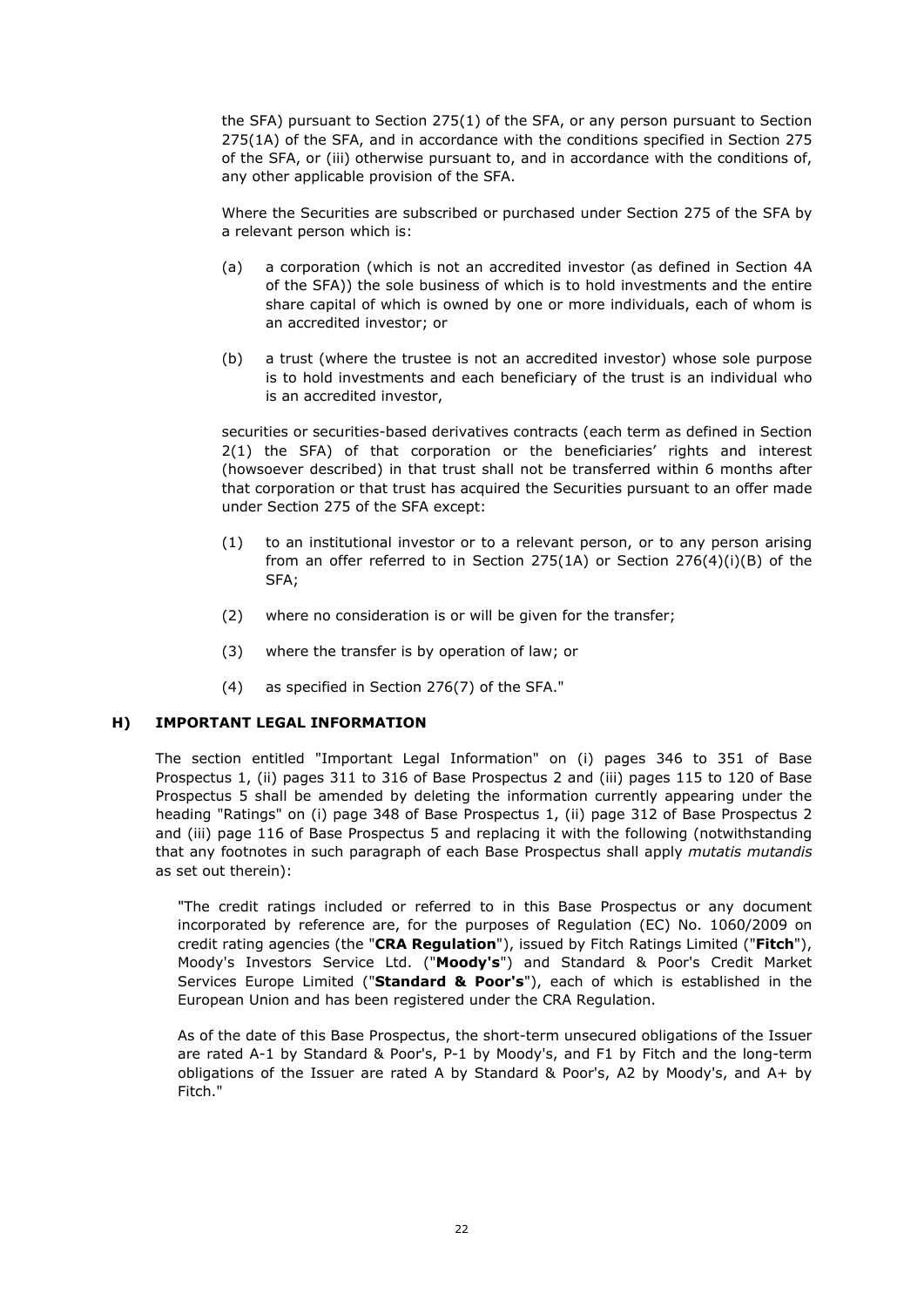## **I) GENERAL INFORMATION**

The section entitled "General Information" on (i) pages 352 to 355 of Base Prospectus 1, (ii) pages 317 to 320 of Base Prospectus 2 and (iii) pages 121 to 125 of Base Prospectus 5 shall be updated by:

(i) in respect of each Base Prospectus, deleting the information the heading "Significant change statement" on (i) page 352 of Base Prospectus 1, (ii) page 317 of Base Prospectus 2 and (iii) page 121 of Base Prospectus 5 in its entirety and replacing it with the following:

"There has been no significant change in the financial or trading position of the Bank Group since 31 December 2018."

(ii) in respect of each Base Prospectus, deleting the information the heading "Material adverse change statement" on (i) page 352 of Base Prospectus 1, (ii) page 317 of Base Prospectus 2 and (iii) page 121 of Base Prospectus 5 in its entirety and replacing it with the following:

"There has been no material adverse change in the prospects of the Issuer since 31 December 2018."

(iii) in respect of each Base Prospectus, adding a new paragraph immediately above the heading "Legal proceedings" on (i) page 352 of Base Prospectus 1, (ii) page 317 of Base Prospectus 2 and (iii) page 121 of Base Prospectus 5 as follows:

## "**Recent developments**

James Staley joined the Issuer's Board with effect from 26 March 2019 and was appointed interim Chief Executive Officer of the Issuer with effect from 26 March 2019 (replacing Tim Throsby as Chief Executive Officer), in addition to his role as Chief Executive Officer of Barclays PLC."

(iv) in respect of each Base Prospectus, deleting the information the heading "Legal proceedings " on (i) page 352 of Base Prospectus 1, (ii) page 317 of Base Prospectus 2 and (iii) page 121 of Base Prospectus 5 in its entirety and replacing it with the following:

"Save as disclosed under Note 26 (*Provisions*) and Note 28 (*Legal, competition and regulatory matters*) to the financial statements of the Issuer on pages 181 to 182 and 183 to 190, respectively of the 2018 Form 20-F, there are no governmental, legal or arbitration proceedings (including any such proceedings which are pending or threatened of which the Issuer is aware), which may have or have had during the 12 months preceding the date of this Base Prospectus, a significant effect on the financial position or profitability of the Issuer and/or the Bank Group."

## **J) BACK PAGE**

In respect of each Base Prospectus, the information under the heading "Managers" on (i) page 361 of Base Prospectus 1, (ii) page 326 of Base Prospectus 2 and (iii) page 128 of Base Prospectus 5 shall be deleted in its entirety and replaced with the following:

## "**MANAGERS**

## **Barclays Bank PLC**

1 Churchill Place London E14 5HP United Kingdom

**Barclays Capital Inc** 745 Seventh Avenue New York, NY 10019 United States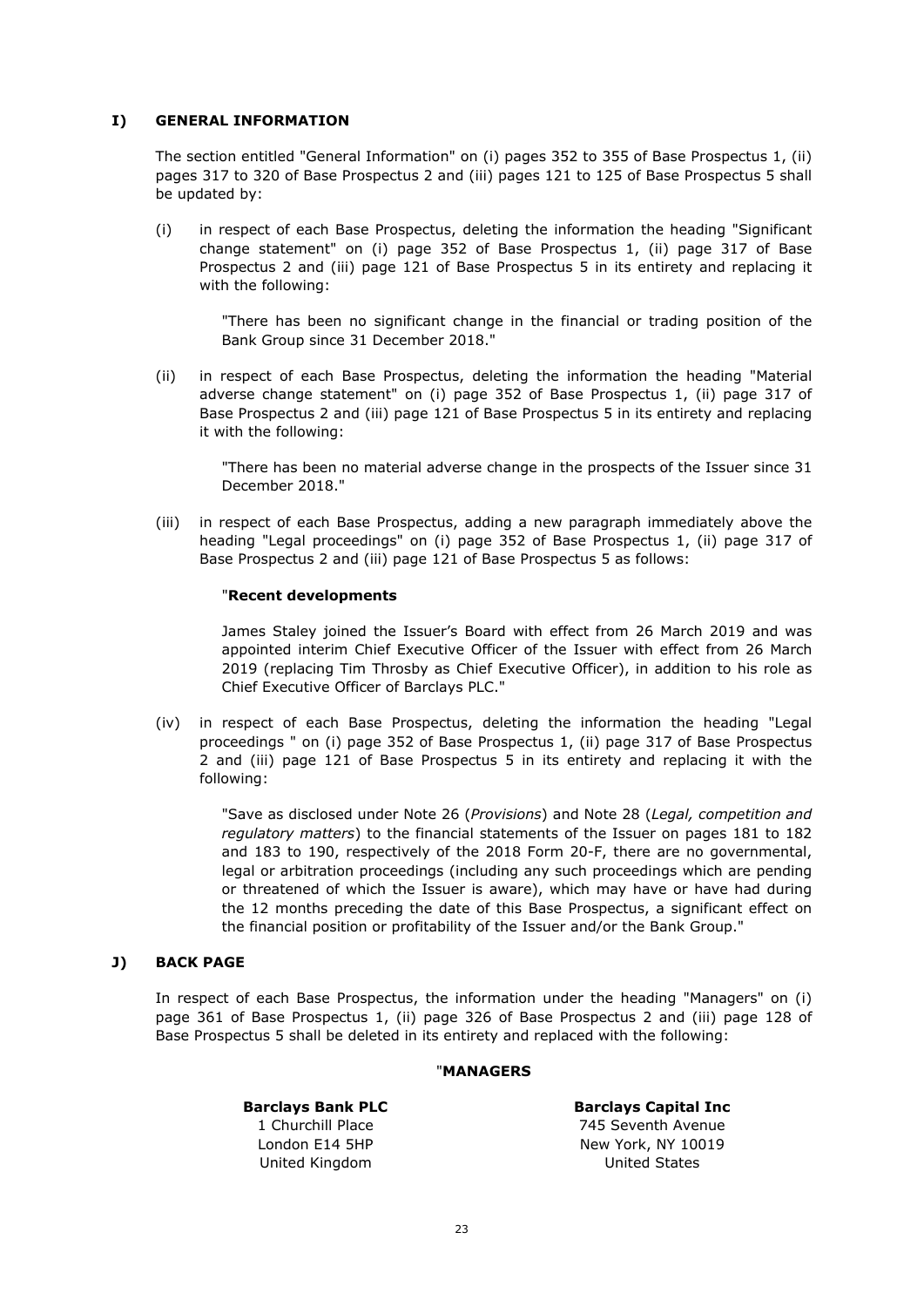## **Barclays Bank Ireland PLC**

One Molesworth Street Dublin 2 Ireland, D02 RF29

# **Barclays Capital Securities Limited**

1 Churchill Place London E14 5HP United Kingdom"

To the extent that there is any inconsistency between (a) any statement in this Prospectus Supplement (in relation to any Base Prospectus) and (b) any other statement in, or incorporated by reference in any Base Prospectus, the statements in (a) above shall prevail.

The 2018 Form 20-F may be inspected during normal business hours at the registered office of the Issuer or at <https://home.barclays/investor-relations/investor-news/sec-filing/>.

The 2018 Issuer Annual Report may be inspected during normal business hours at the registered [office of the Issuer or at https://home.barclays/investor-relations/reports-and-events/annual](https://home.barclays/investor-relations/reports-and-events/annual-reports/)reports/.

The 2019 Registration Document may be inspected during normal business hours at the registered [office of the Issuer or at https://home.barclays/investor-relations/fixed-income](https://home.barclays/investor-relations/fixed-income-investors/prospectus-and-documents/structured-securities-prospectuses/)investors/prospectus-and-documents/structured-securities-prospectuses/.

Investors should be aware of their rights under Section 87Q(4) to (6) of the Financial Services and Markets Act 2000. Investors who have agreed to purchase or subscribe for Securities before this Prospectus Supplement was published have the right, exercisable within two working days after the date on which this Prospectus Supplement is published, to withdraw their acceptances. This right is exercisable up to, and including 15 April 2019. Investors should contact the distributor from which they agreed to purchase or subscribe the Securities in order to exercise their withdrawal rights.

References to each Base Prospectus shall hereafter mean each Base Prospectus as supplemented by this Prospectus Supplement. The Issuer has taken all reasonable care to ensure that the information contained in each Base Prospectus, as supplemented by this Prospectus Supplement is, to the best of its knowledge, in accordance with the facts and contains no omission likely to affect its import and accepts responsibility accordingly. Save as disclosed in this Prospectus Supplement, no significant new factor, material mistake or inaccuracy relating to the information included in each Base Prospectus is capable of affecting the assessment of securities issued pursuant to each Base Prospectus has arisen or been noted, as the case may be, since the publication of each Base Prospectus (as supplemented at the date hereof) by the Issuer.

This Prospectus Supplement has been approved by the United Kingdom Financial Conduct Authority, which is the United Kingdom competent authority for the purposes of the Prospectus Directive and the relevant implementing measures in the United Kingdom, as a prospectus supplement issued in compliance with the Prospectus Directive and the relevant implementing measures in the United Kingdom for the purpose of giving information with regard to the issue of securities under the Programme.



The date of this Prospectus Supplement is 11 April 2019